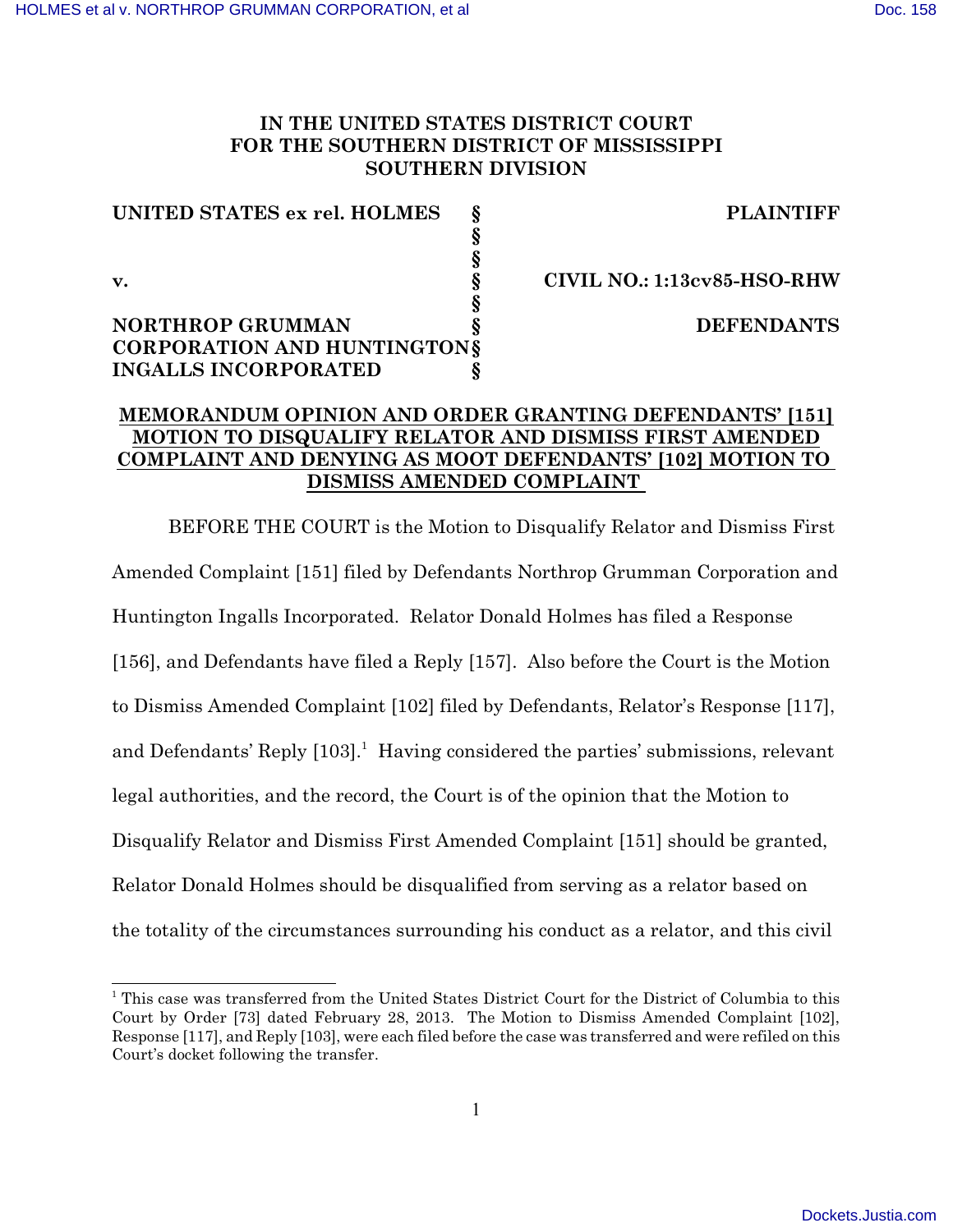case should be dismissed without prejudice to any rights of the United States government. The Court further finds that the Motion to Dismiss Amended Complaint [102] should be denied as moot.

#### I. BACKGROUND

Hurricane Katrina made landfall on the Mississippi Gulf Coast on August 29, 2005. As a result of the damages caused by the hurricane, Northrop Grumman Corporation ("NGC") made claims on an insurance policy issued to a subsidiary of NGC by Munich Re, an insurance company represented by attorney Gerald Fisher ("Fisher"). First Am. Compl. 5 [43]; Aff. of Relator Gerald Fisher ("Fisher Aff.") ¶ 7 [11 (Attach. A), 23-24 of 86]. To obtain documents from NGC during the adjustment process, Fisher, on behalf Munich Re, entered into a confidentiality agreement with NGC dated October 24, 2006, governing the use of documents produced by NGC. Fisher Aff. ¶ 7 [11 (Attach. "A"), 26 of 86]; Confidentiality Agreement [11, 56 of 85].

By April 2010, NGC and Munich Re had commenced arbitration proceedings in London, England, to resolve coverage disputes which had arisen related to NGC's claim for insurance benefits ("UK Arbitration"). Fisher, along with attorney Donald Holmes ("Holmes"), represented Munich Re in the UK Arbitration. Mem. in Supp. of Relators' Mot. to Allow Them to Provide Information to Assist the [DOJ] in Its Investigation 7 [11, 12 of 86] ("Relators' Mot. to Assist the DOJ"). Fisher and Holmes filed a complaint on behalf of Munich Re on April 6, 2010, in the United States District Court for the District of Columbia seeking to obtain documents from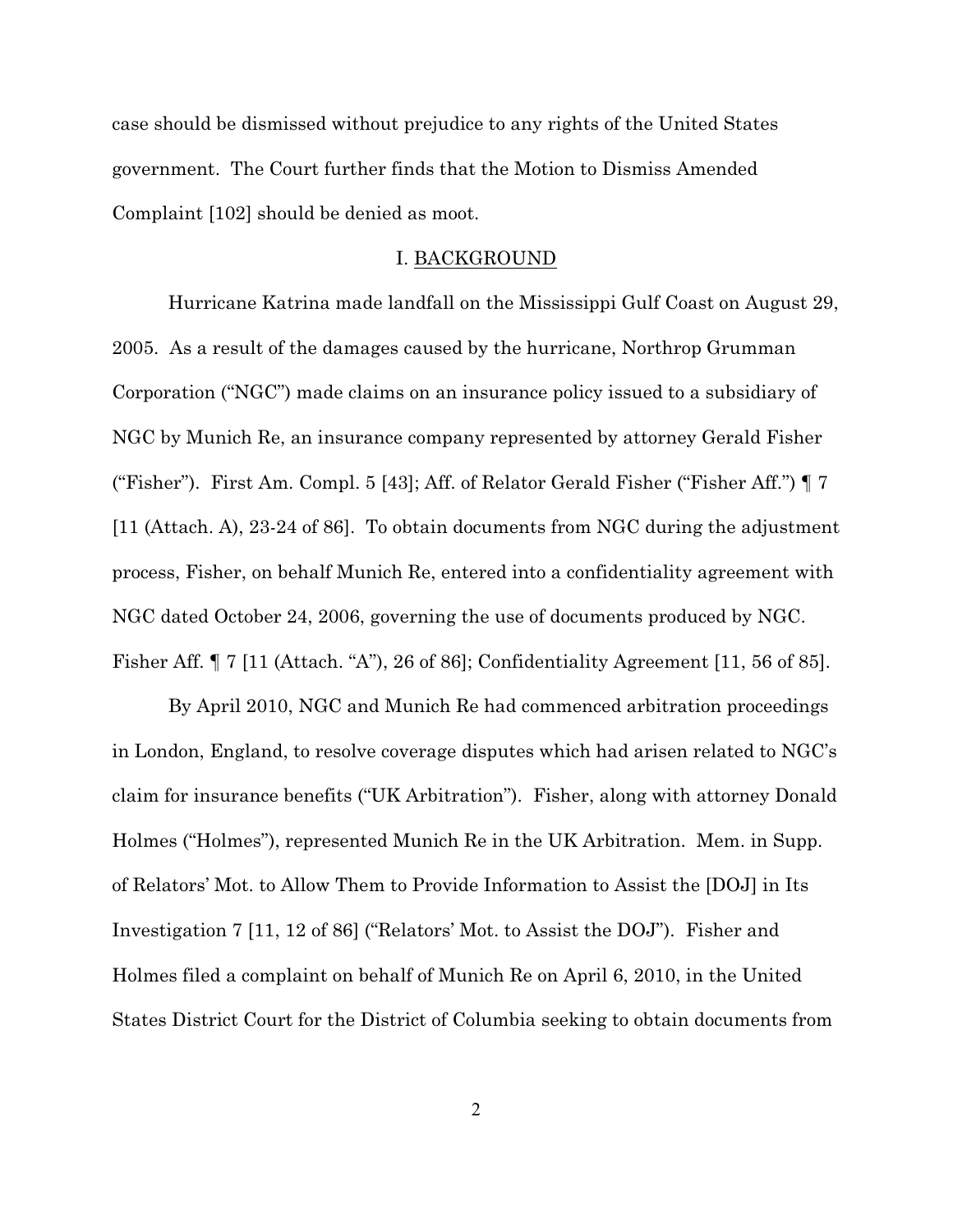the United States Navy ("the Navy") purportedly for use in the UK Arbitration. Compl. 1 [1], Case No. 1:10-cv-00551-JEB (D.D.C.) (the "*Touhy* Action"). On June 2, 2010, while both the UK Arbitration and the *Touhy* Action remained pending, Fisher and Holmes filed the Complaint [1] in this case under seal in the United States District Court for the District of Columbia against NGC, Northrop Grumman Shipbuilding Corporation, and Northrop Grumman Ship Systems, Inc. (collectively, "Northrop Grumman"), under the *qui tam* provisions of the False Claims Act, 31 U.S.C.  $\S$ § 3729-3733 ("FCA").<sup>2</sup> The United States has declined to intervene in this case. Notice of Election to Decline Intervention 1 [20].

On August 18, 2012, prior to the transfer of the case, Fisher apparently decided to withdraw from serving as a relator, and Holmes filed the operative First Amended Complaint [43] in this case. Holmes alleges that "[t]his case is a civil false claims action brought on behalf of the United States by [Holmes], who has properly gained access to documents and information showing that the U.S. Government has been defrauded in the amount of not less than \$835 million by the unlawful actions of" Northrop Grumman. First Am. Compl. 5 [43]. Holmes asserts that prior to Hurricane Katrina's landfall, Northrop Grumman was behind "in its budget in the performance" of various shipbuilding contracts with the Navy. *Id*. at 6. Holmes notes that "[w]ithin months after Hurricane Katrina . . . , Congress appropriated \$2.3 billion to the Navy in restricted emergency shipbuilding and

<sup>&</sup>lt;sup>2</sup> "The FCA's *qui tam* provisions permit a private individual, as a relator, to sue on the United States' behalf to recover for false claims for payment submitted to the Government." *United States ex rel. Nunnally v. W. Calcasieu Cameron Hosp.*, 519 F. App'x 890, 892 (5th Cir. 2013).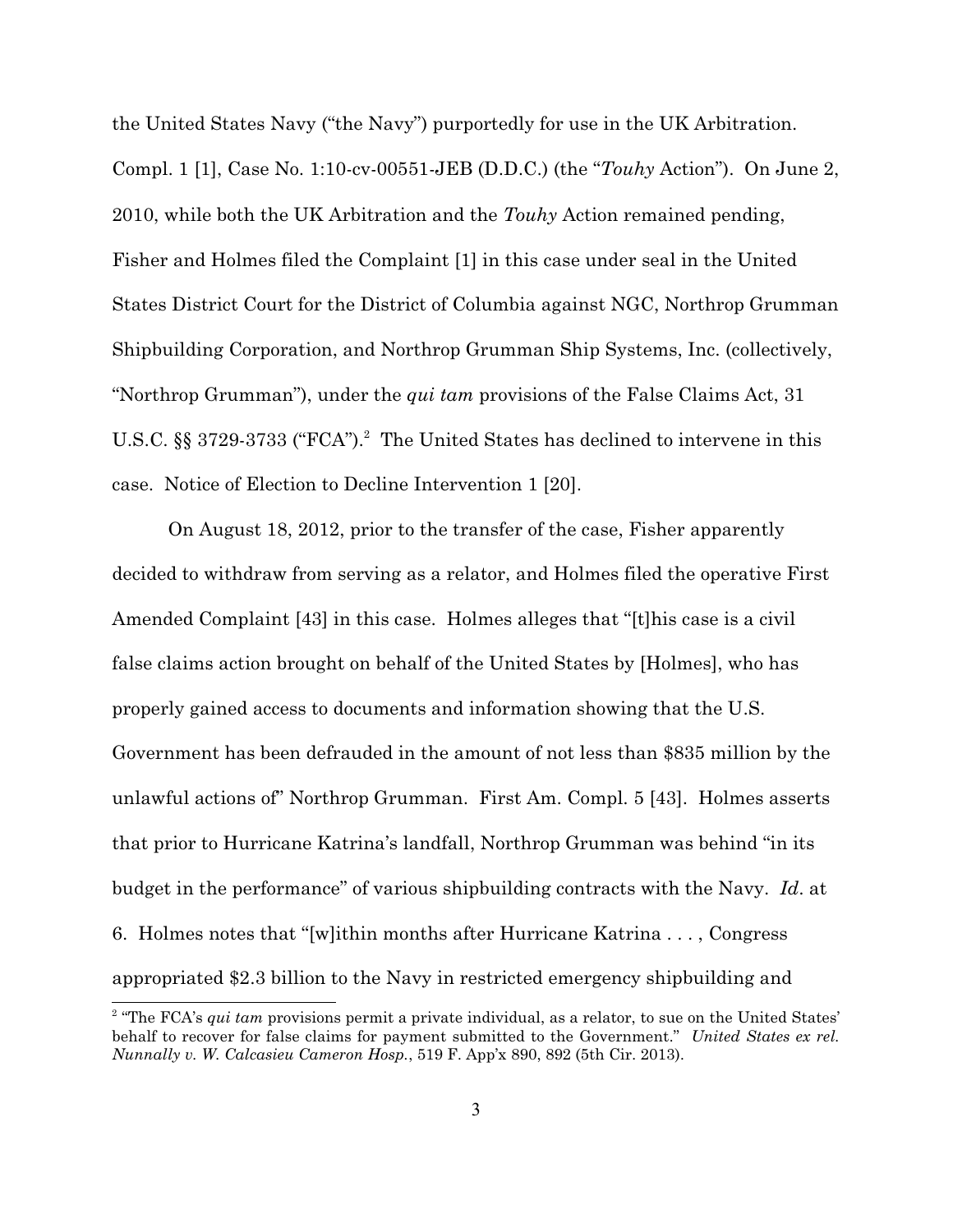conversion funding [] (hereinafter 'the Katrina Money') . . . ." *Id*. at 7. According to Holmes, the Katrina Money "was to be used only for 'the consequences' of" Hurricane Katrina, but Northrop Grumman filed false claims with the Navy by seeking reimbursement for unrelated cost overruns which it experienced before and after Hurricane Katrina, thus allowing Northrop Grumman to avoid the consequences of its alleged inefficiency and mistakes. *Id*. at 7-11.

On the basis of these allegations, Holmes advances claims for violations of the FCA. Am. Compl. 15-24 [1]. Holmes maintains that Northrop Grumman violated the FCA by misusing restricted Congressional funding to cover cost overruns on contracts for which Northrop Grumman was financially responsible and by using "[a]rtifices and [d]evices" to deceive the Navy into paying for Northrop Grumman's non-Katrina related cost overruns. *Id*. at 15-20. Holmes further asserts that Northrop Grumman violated the FCA by providing untruthful information to the Navy and Congress to prevent them from making accurate procurement decisions, to conceal the status of contract performance related to seven shipbuilding contracts, and to prevent discovery of the fact that Northrop Grumman was not keeping separate accounting records which segregated Hurricane Katrina's monetary consequences from unrelated costs. *Id*. at 20-23.

Northrop Grumman now moves to disqualify Holmes from serving as a relator and to dismiss the First Amended Complaint based on alleged ethical violations committed by Holmes. Mem. Br. in Supp. of Mot. to Disqualify Relator

4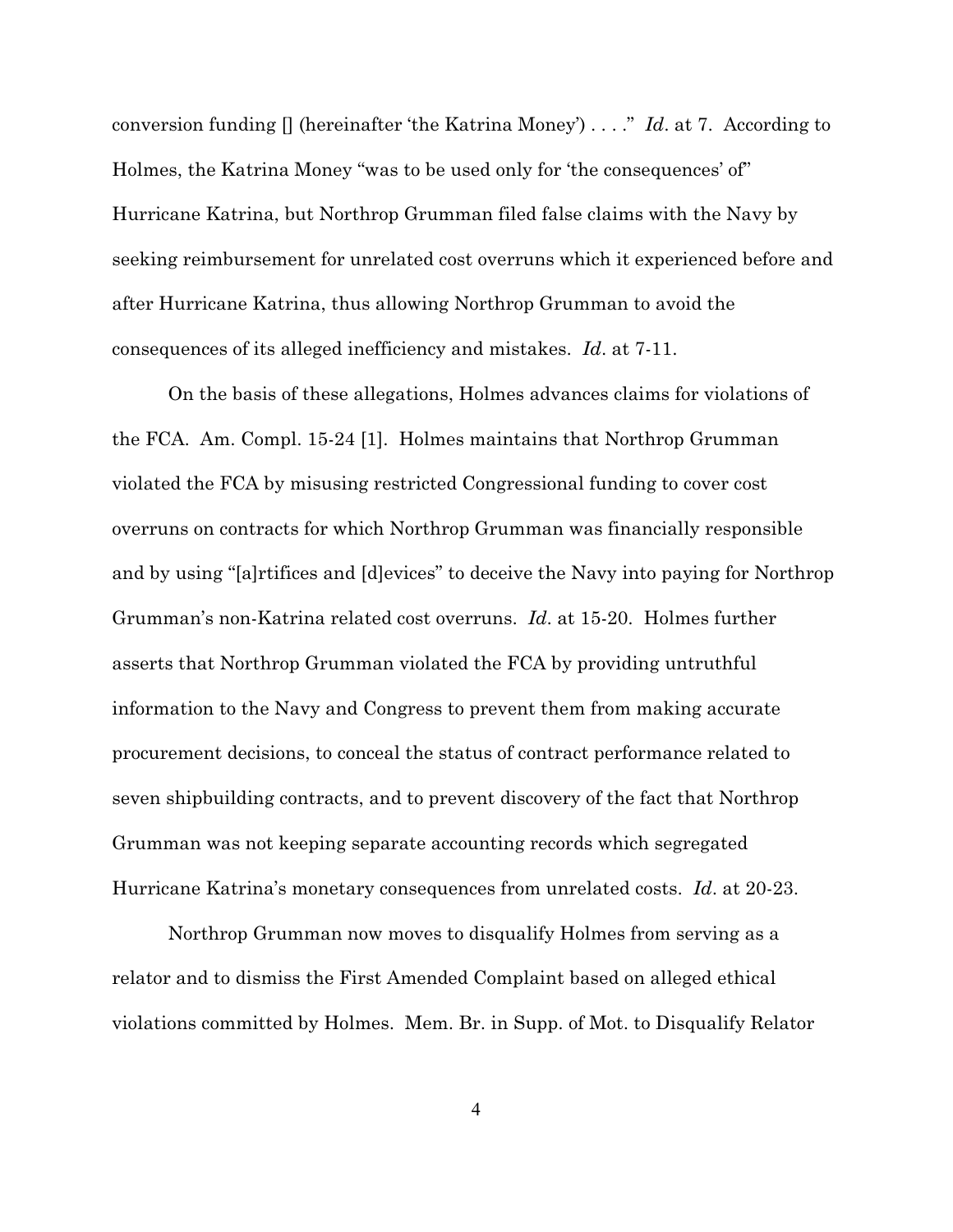and Dismiss First Am. Compl. 1 [153]. According to Northrop Grumman, Holmes has breached his ethical duties of obedience to court orders, candor and honesty to the courts and to Northrop Grumman, respect for Northrop Grumman's legal rights, and loyalty to his former client, Munich Re. *Id*. at 12-13. Northrop Grumman maintains that Holmes' conduct was not authorized or required by either the FCA or misprision of felony statute, 18 U.S.C. § 4. *Id*. at 19-24.

Holmes offers excerpts from various prior filings which he asserts address Northrop Grumman's Motion [151]. Resp. in Opp'n to Defs.' Mot. to Disqualify and Dismiss 2-9 [156]. Holmes claims that "[f]ederal courts have repeatedly held that confidentiality agreements are not a bar to the disclosure of fraud to the government" and posits that such holdings are "directly applicable" here. *Id*. at 3-5. Holmes asserts that Munich Re had no objection to his decision to report Northrop Grumman's alleged fraud to the United States Department of Justice ("DOJ"). *Id*. at 8-9. Holmes also acknowledges that he violated the terms of a Stipulated Protective Order issued by the Court in the *Touhy* Action and notes that "with 20/20 hindsight, he should have handled the situation differently[,]" but Holmes appears to argue the Order is not entitled to be accorded the weight of a court order. *Id*. at 10-11. Holmes also posits that the ethical nature of his conduct should not be considered because the FCA preempts the ethical rules governing his conduct. *Id*.

5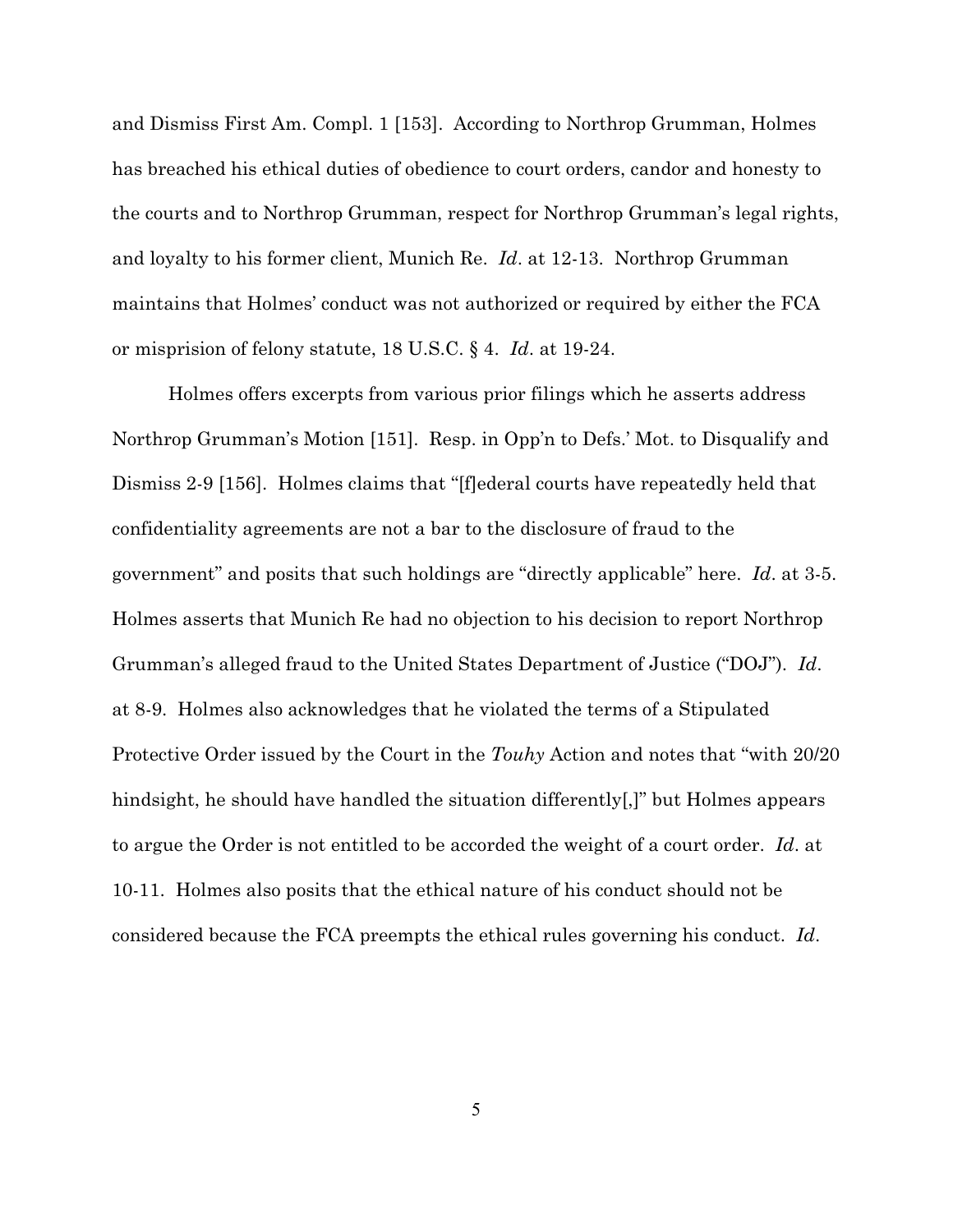#### II. DISCUSSION

#### A. Legal Standard

In allowing an attorney to serve as a relator and finding the attorney was nevertheless still required to abide by his ethical obligations as an attorney, one court has reasoned that "[w]hile the [FCA] permits any person . . . to bring a *qui tam* suit, it does not authorize that person to violate state laws in the process." *United States ex rel. Doe v. X Corp. ("X Corp. II")*, 862 F. Supp. 1502, 1507 (E.D. Va. 1994). Although attorneys may act as relators pro se, non-attorneys are prohibited from proceeding as relators pro se. *See, e.g.*, *Timson v. Sampson*, 518 F.3d 870, 873-74 (11th Cir. 2008) (finding that a non-attorney was "not [authorized to] maintain a *qui tam* suit under the FCA as a pro se relator"). A primary policy reason for this prohibition is that "[l]awyers are bound to ethical constraints to which non-lawyers may have no knowledge and no obligation[, and v]iolation of these fundamental canons may result in serious consequences to the errant attorney." *United States ex rel. Schwartz v. TRW Inc.*, 118 F. Supp. 2d 991, 995 (C.D. Cal. 2000). Furthermore, "[a]n attorney 'has an obligation which he owes to the court[ . . . ], and he owes a public duty to aid in the administration of justice, to uphold the dignity of the court and respect its authority.'" *Id*. (quoting *United States v. Onan*, 190 F.2d 1, 6-7 (8th Cir. 1951)). These ethical obligations and the consequences of breaching them remain applicable to attorneys proceeding as relators pro se. *See X-Corp. II*, 862 F. Supp. at 1507 ("[S]tate statutes and rules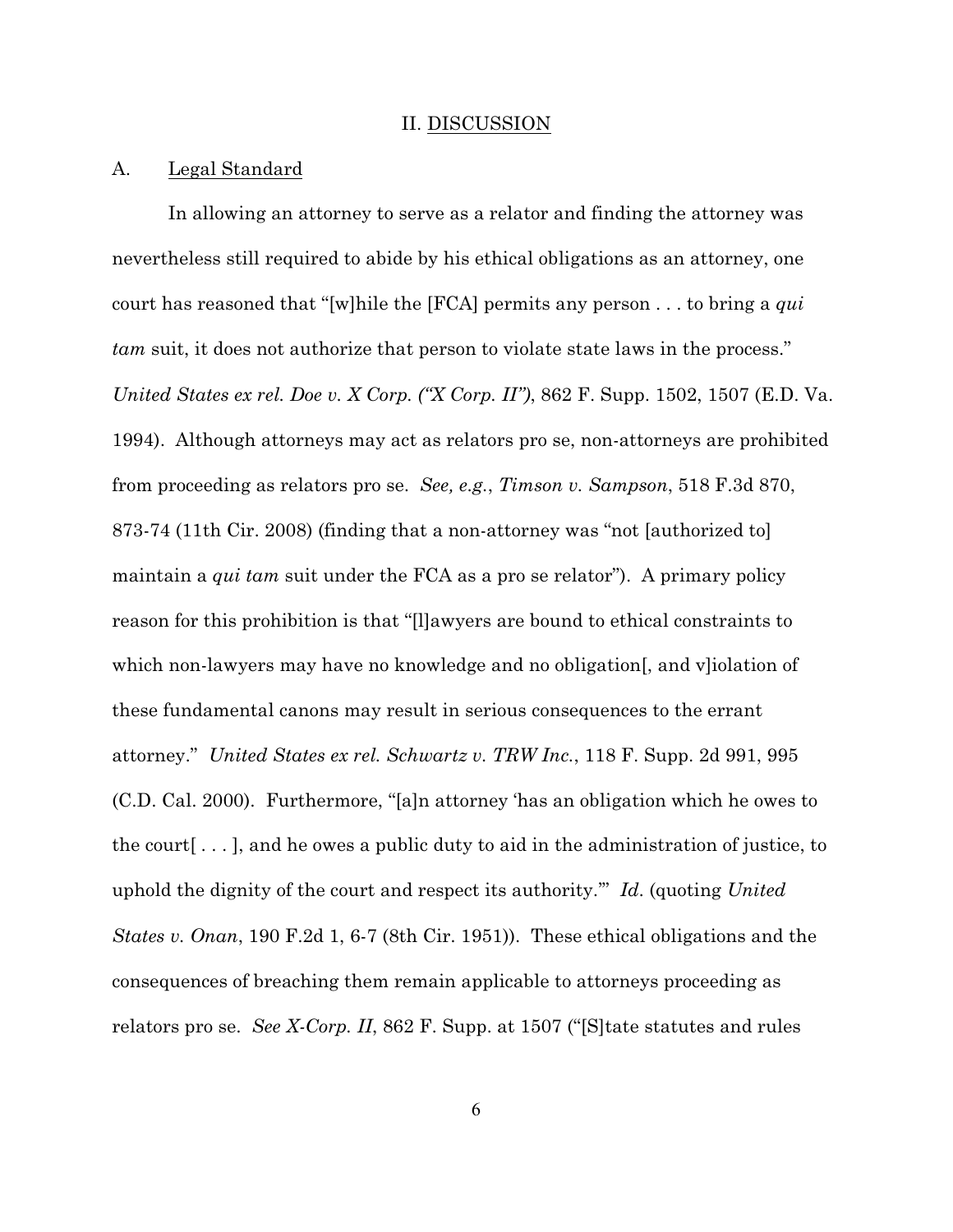that regulate an attorney's disclosure of client confidences" apply in the context of a *qui tam* action, and attorneys serving as relators therefore have "significant incentives . . . to abide by their" state law obligations in light of this fact and "given the existence of state disciplinary powers over attorneys . . . ."). Because Holmes is permitted to act as a relator pro se in this matter due to his status as an attorney, the Court will evaluate whether he should be disqualified from serving as a relator by reference to the rules of professional conduct governing Holmes as an attorney.

An attorney's breach of his ethical obligations may be raised in a motion to disqualify counsel, which is a "substantive motion[] . . . determined by applying standards developed under federal law." *In re Am. Airlines*, 972 F. 2d 605, 610 (5th Cir. 1992) (citations omitted) (emphasis removed). Generally, when considering a motion to disqualify counsel in a civil case, the Fifth Circuit Court of Appeals "consider[s] the motion governed by the ethical rules announced by the national profession in the light of the public interest and the litigants' rights." *In re Dresser Industries, Inc.*, 972 F.2d 540, 543 (5th Cir. 1992). While "the relevant local and national ethical canons provide a useful guide for adjudicating motions to disqualify, they are not controlling." *F.D.I.C. v. U.S. Fire Ins. Co.*, 50 F.3d 1304, 1314 (5th Cir. 1995) (citation omitted). "A court must take into account not only the various ethical precepts adopted by the profession but also the social interests at stake[,]" including whether the lawyer's conduct "has (1) the appearance of impropriety in general, or (2) a possibility that a specific impropriety will occur, and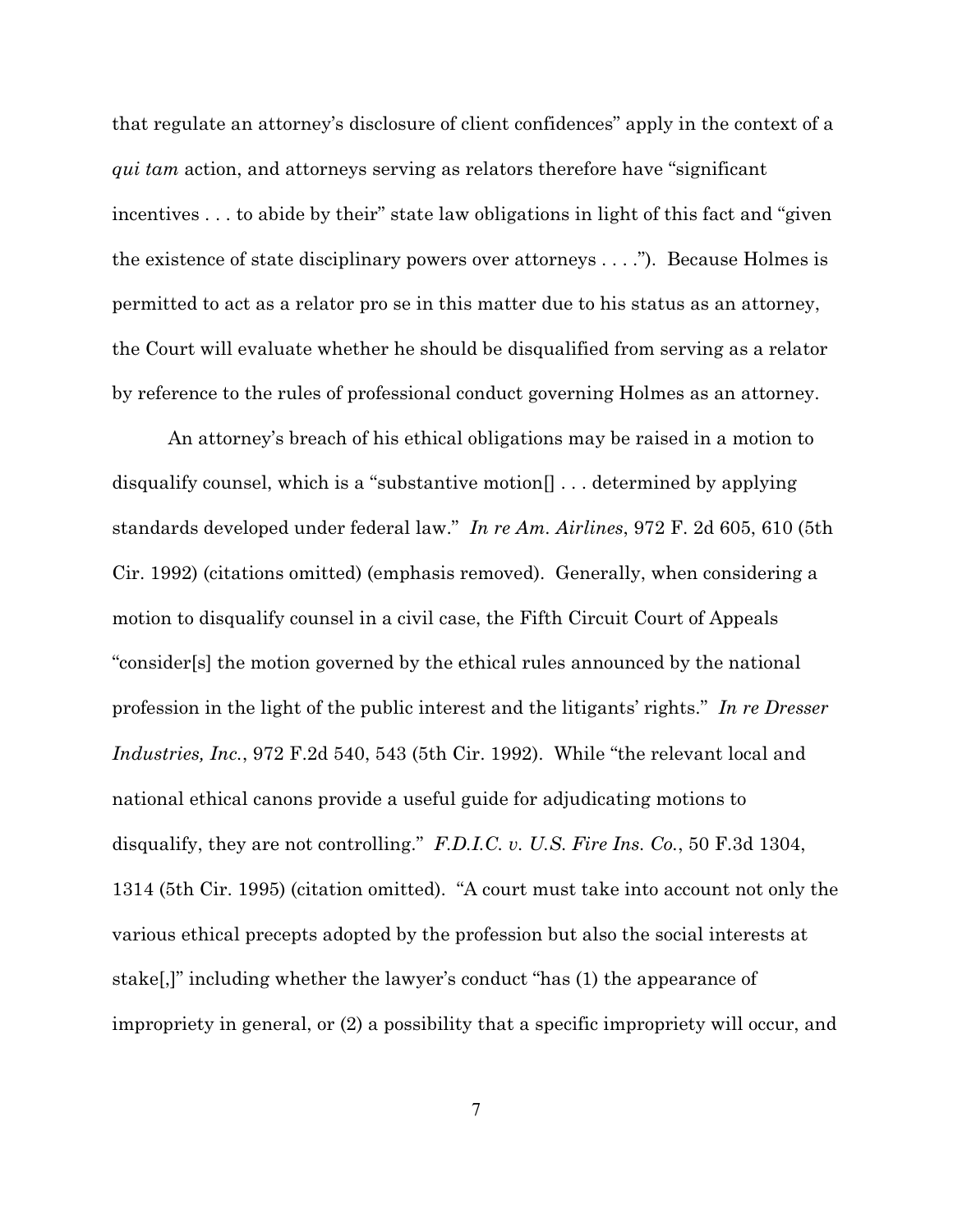(3) the likelihood of public suspicion from the impropriety outweighs any social interests which will be served by the lawyer's continued participation in the case." *Id*. (quoting *Dresser*, 972 F.2d at 544) (internal marks omitted). Disqualification of counsel "is a sanction that must not be imposed cavalierly[,]" and the record must reveal "at least a reasonable possibility that some identifiable impropriety actually occurred[]" before disqualification will be justified. *Id*. at 1316.

#### B. Analysis

#### 1. The Court Will Consider the Ethical Nature of Holmes' Conduct

Insofar as Holmes takes the position that the ethical nature of his conduct is not relevant because the FCA preempts the ethical rules governing his conduct, this argument is not persuasive. Resp. in Opp'n to Defs.' Mot. to Disqualify and Dismiss 10-11 [156]. Courts addressing the issue of whether the FCA preempts state ethics rules have declined to find preemption. In *United States v. Quest Diagnostics Inc.*, the Second Circuit Court of Appeals refused to conclude that the FCA preempts the State of New York's ethical rules governing attorneys' conduct. 734 F.3d 154, 163 (2d Cir. 2013) ("Nothing in the [FCA] evinces a clear legislative intent to preempt state statutes and rules that regulate an attorney's disclosure of client confidences.") (citing *Bates v. Dow Agrosciences LLC*, 544 U.S. 431, 449 (2005)). Holmes' position is further refuted by the fact that non-lawyers are prohibited from proceeding pro se as *qui tam* relators while lawyers may proceed pro se as *qui tam* relators due to the ethical obligations to which lawyers remain bound and may be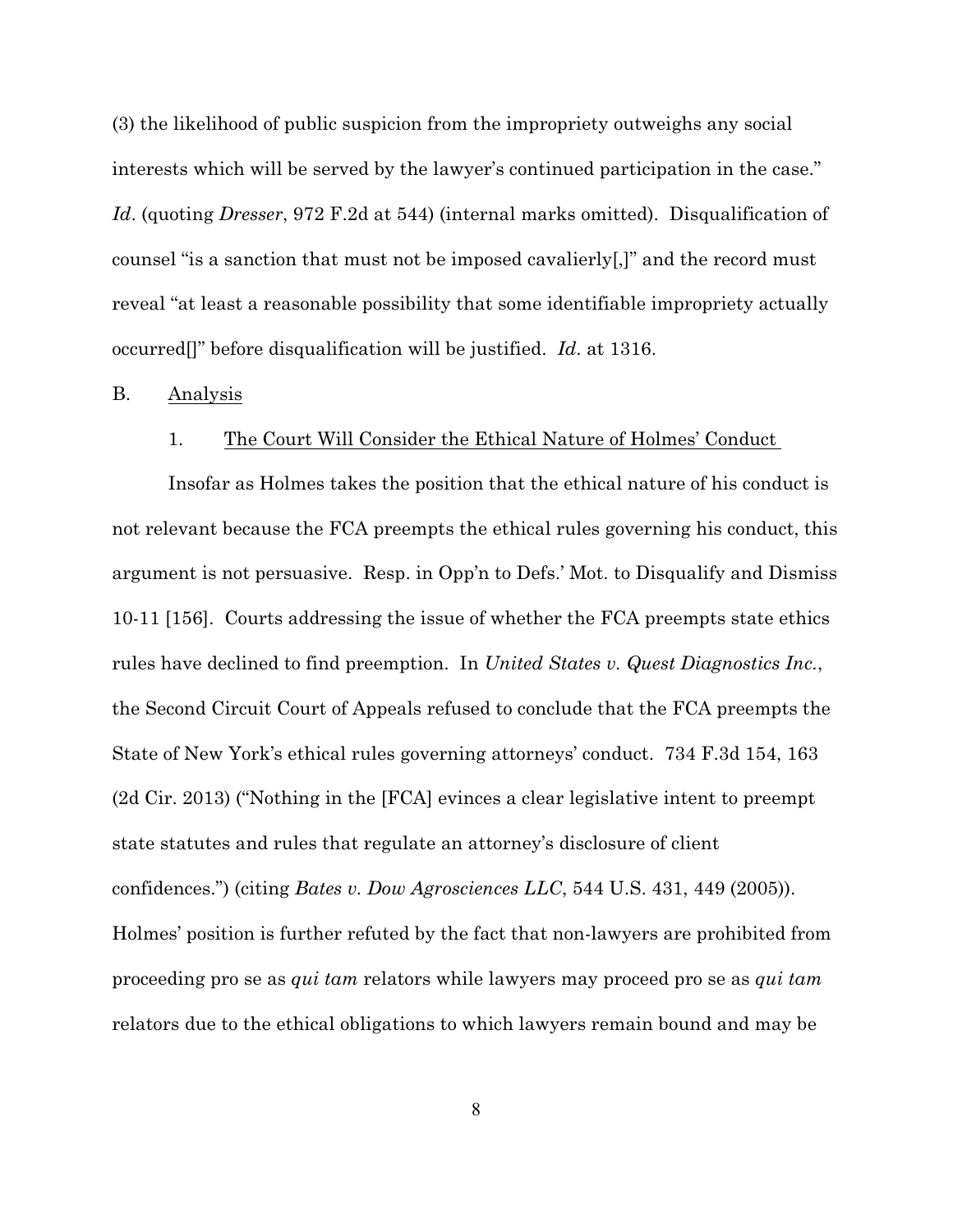subjected to discipline for violating. *See Schwartz*, 118 F. Supp. 2d at 995 (quoting *Onan*, 190 F.2d at 6-7). Accordingly, the Court rejects Holmes' invitation to ignore the ethical implications of his conduct.

#### 2. Holmes Has Breached Various Standards of Ethics

In assessing the entirety of Holmes' conduct related to this case, the Court must identify the applicable "local and national ethical" standards. *See U.S. Fire*, 50 F.3d at 1314 (citation omitted). Much of Holmes' conduct occurred while the case was pending in the United States District Court for the District of Columbia. This Court therefore will look to "the Rules of Professional Conduct[, ]as adopted by the District of Columbia Court of Appeals" ("DCRPC"). D.D.C. Loc. R. 83.15(a). The Local Uniform Civil Rules for the Northern and Southern Districts of Mississippi provide that the Mississippi Rules of Professional Conduct ("MRPC") govern litigants practicing in this Court, and thus the Court will also consider the MRPC given the transfer of the case to this Court. *See* L. U. Civ. R. 83.1(c). In addition, the Fifth Circuit recognizes the American Bar Association's Model Rules of Professional Conduct ("ABA Model Rules") as "the national standards utilized by this circuit in ruling on disqualification motions." *Am. Airlines*, 972 F.2d at 610. Because of the unique procedural history of this case, the Court will consider the totality of Holmes' conduct related to this case in light of the ethical standards set forth in both the DCRPC and MRPC, as well as those of the ABA Model Rules.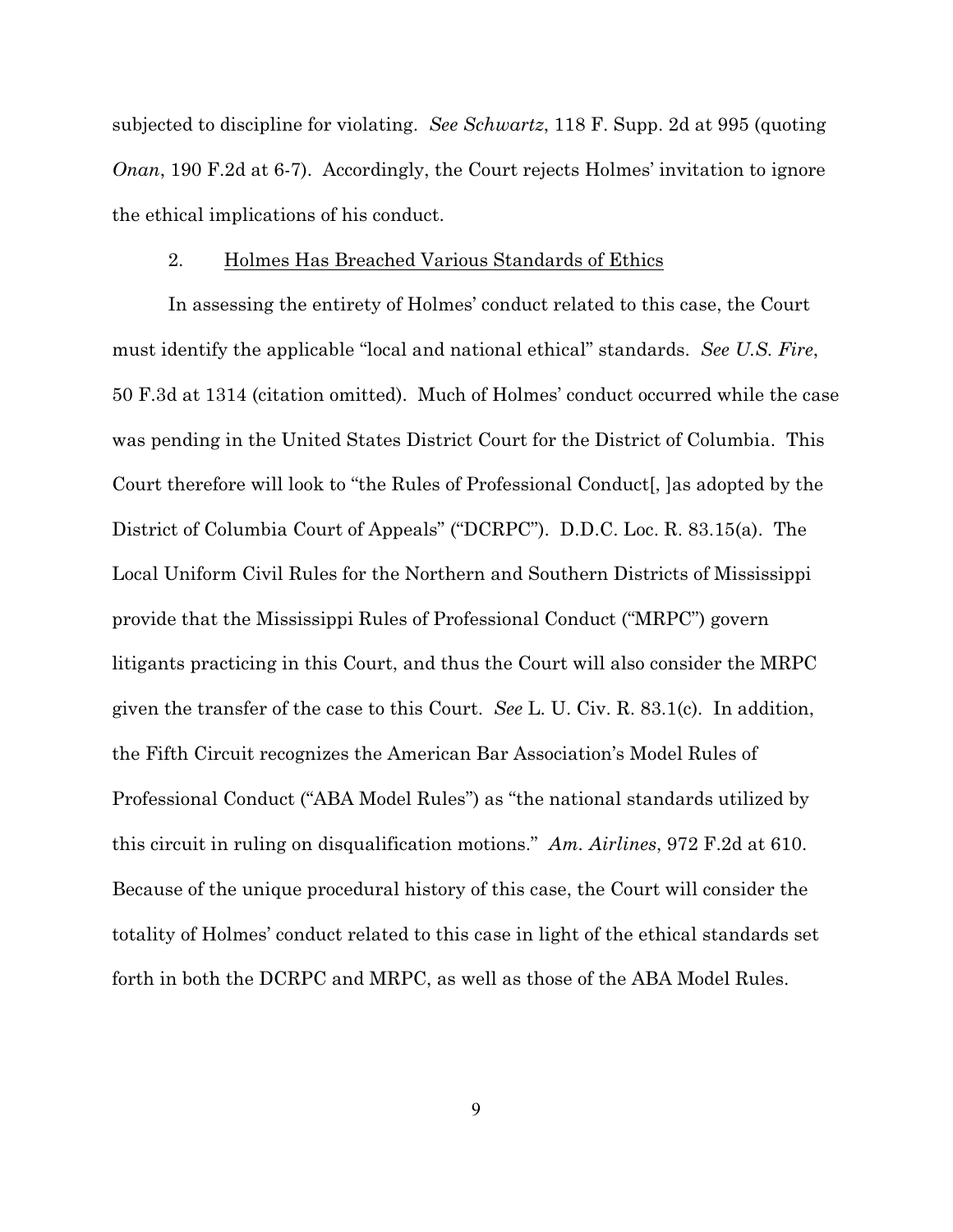#### a. Holmes Violated His Duty of Candor

The record reveals that Holmes has violated his ethical duty to act with candor. "A lawyer shall not knowingly: (1) make a false statement of fact or law to a tribunal or fail to correct a false statement of material fact or law previously made to the tribunal by the lawyer . . . ." ABA Model Rule 3.3(a)(1); *see also* DCRPC  $3.3(a)(1)$  (same); MRPC  $3.3(a)(1)$  ("A lawyer shall not knowingly ... make a false statement of material fact or law to a tribunal . . . ."). Additionally, "[i]n the course of representing a client a lawyer shall not knowingly[] . . . make a false statement of material fact or law to a third person . . . ." ABA Model Rule 4.1(a); *see also* DCRPC 4.1(a) (same); MRPC 4.1(a) (same). "It is professional misconduct for a lawyer to ... engage in conduct involving dishonesty, fraud, deceit or misrepresentation . . . ." ABA Model Rule 8.4(c); DCRPC 8.4(c) (same); MRPC 8.4(c) (same).

Holmes and Fisher filed the *Touhy* Action on April 6, 2010, pursuant, in part, to 28 U.S.C.  $\S 1782$ , and represented to the Court that Munich Re sought documents from the Navy "in aid of" the UK Arbitration. $4$  Compl. 1-4 [1], Case No. 1:10-cv-00551-JEB (D.D.C.). Northrop Grumman and Munich Re, through Holmes and Fisher, subsequently submitted a Stipulated Protective Order, the terms of which were agreed upon by Munich Re, Northrop Grumman, and the Navy, which

<sup>&</sup>lt;sup>3</sup> Section 1782 allows parties to apply for and obtain an order that the Navy be required "to produce a document . . . for use in a proceeding in a foreign . . . tribunal." 28 U.S.C. § 1782(a).

<sup>&</sup>lt;sup>4</sup> Munich Re, through Holmes and Fisher, filed an Amended Complaint [21] on May 3, 2010, but the allegations in the Amended Complaint relevant to this Court's analysis do not differ from those of the Complaint. *See* Am. Compl. 7, 11 [21], Case No. 1:10-cv-551-JEB (D.D.C.). In fact, Holmes and Fisher, on behalf of Munich Re, further alleged that Munich Re's "exercise of rights provided by 28 U.S.C. § 1782 are in aid of private foreign arbitration only . . . ." Am. Compl. 11 [21].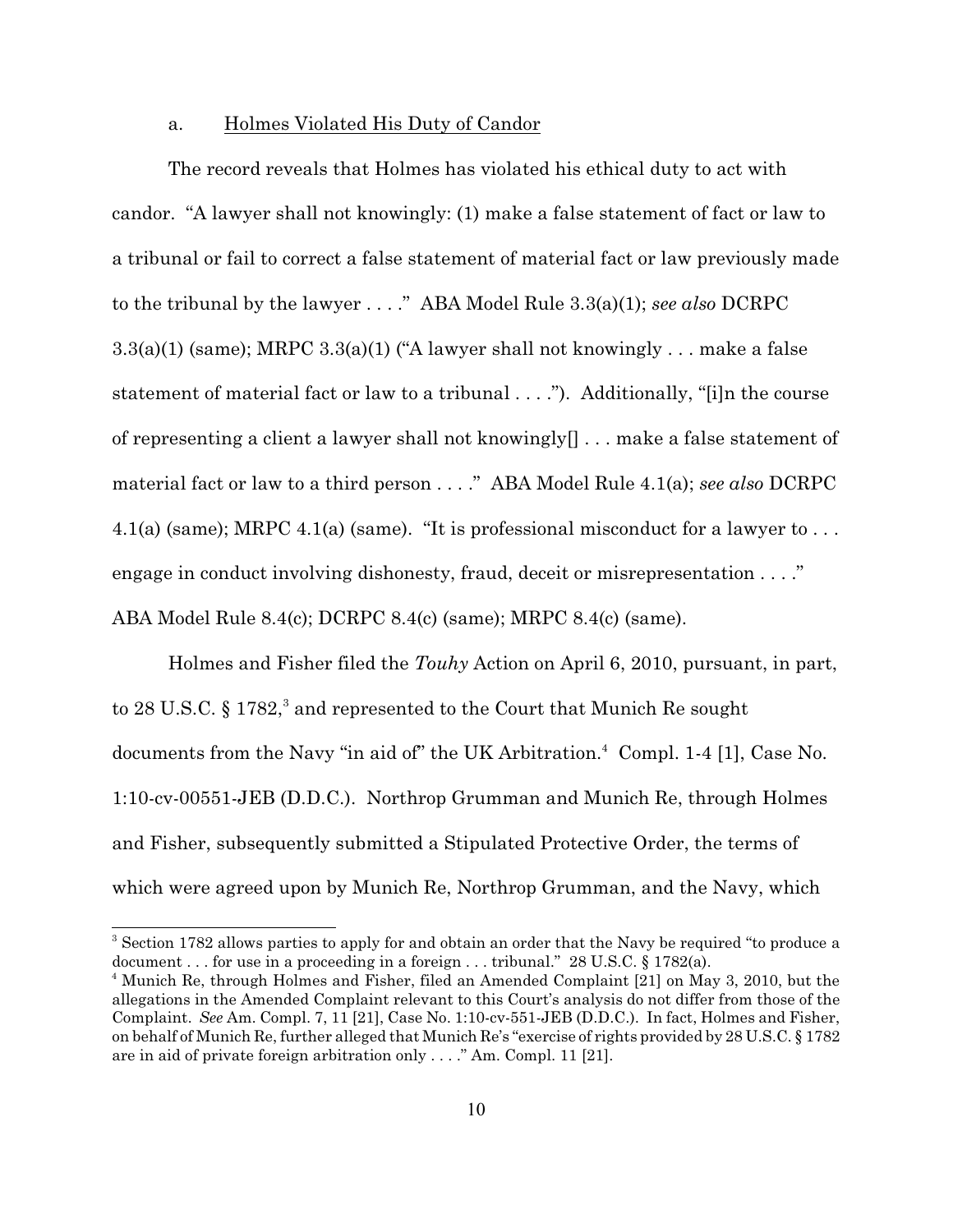specifically recited that Munich Re "has a need for the documents being produced by the U.S. Navy for the purposes of the UK Arbitration[,] . . . [and Munich Re] is agreeable to entering into this protective order and protecting the documents [produced by the Navy] appropriately . . . ." Stipulated Protective Order 3 [19-1], Case No. 1:10-cv-551-JEB (D.D.C.). The parties' Stipulated Protective Order was entered on June 24, 2010, as an Order of the United States District Court for the District of Columbia. Order 1, Ex. A [20], Case No. 1:10-cv-00551-JEB (D.D.C.).

Holmes points out that this *qui tam* case was not filed until June 2, 2010, nearly two months after he and Fisher filed the *Touhy* Action, and Holmes appears to suggest that there cannot be a connection between documents sought from the Navy in the previously filed *Touhy* Action and this *qui tam* case. Resp. in Opp'n to Defs.' Mot. to Disqualify and Dismiss 7 [156]. Holmes, however, acknowledges in the First Amended Complaint [43] he filed in this case that he had "gained access to documents and information showing that the U.S. Government has been defrauded" and explicitly based his claim on "documentation submitted by Northrop Grumman to the Navy . . . ." Am. Compl. 5, 6, 10, 11  $[43]$ <sup>5</sup> These allegations reveal Holmes' clear intent to support his *qui tam* claims in this case with the documents he

 $5$  Holmes and Fisher even predicted in the original Complaint [1] that "[u]pon review of documents submitted by Northrop Grumman to the [Navy], . . . those records will show that Northrop Grumman also improperly used Katrina Money for pre-Katrina overruns . . . ." Compl. 8 [1]. Though slightly rephrased, this allegation also appears in the First Amended Complaint [43] filed by Holmes. *See* First Am. Compl. 11 [43] ("[Holmes] alleges that the records submitted by Northrop Grumman to the Naval Sea Systems Command in support of its claims for payment show that Northrop Grumman also improperly used Katrina Money for pre-Katrina overruns to its subcontracts and material costs.").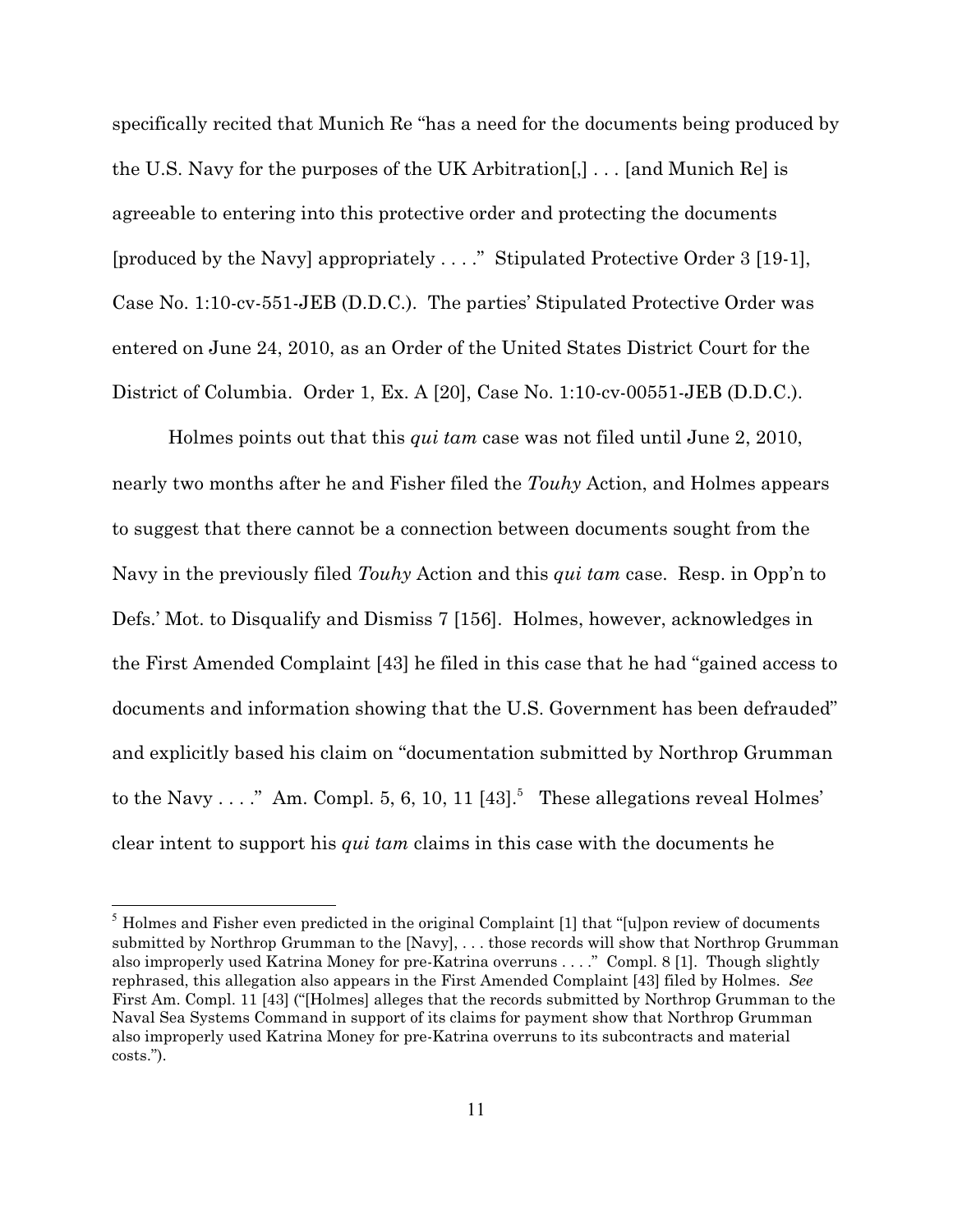obtained from the Navy through the *Touhy* Action purportedly for use in the UK Arbitration. This calls into question the veracity of Holmes' statements made not only to the court in the *Touhy* Action as to why he sought the documents but also to this Court insofar as Holmes alleges he has "properly gained access to" the documents upon which the First Amended Complaint is based. *See*, *e.g.*, Am. Compl. 11 [21], Case No. 1:10-cv-551-JEB (D.D.C.) (alleging, through Holmes and Fisher, that Munich Re's "exercise of rights provided by 28 U.S.C. § 1782 are in aid of private foreign arbitration only"); Ex. "A" to Jt. Mot. to Enter Protective Order 3 [19-1], Case No. 1:10-cv-551-JEB (D.D.C.) (submitting proposed stipulated protective order in which Munich Re, through Holmes and Fisher, recites that it "is agreeable to entering into this protective order and protecting the documents [produced by the Navy] appropriately"); First Am. Compl. 5 [43]. There is no evidence in the record that Holmes ever attempted to correct these statements. As a result, the Court finds that Holmes violated his duty of candor by obtaining documents from the Navy through the *Touhy* Action without disclosing his intent to use the documents to support his claims in this *qui tam* case.

### b. Holmes and His Duty of Loyalty to Munich Re

Unless the client gives informed consent, "a lawyer shall not represent a client if the representation involves a concurrent conflict of interest." ABA Model Rule 1.7(a). "A concurrent conflict of interest exists if  $\vert \cdot \vert$ ... there is a significant risk that the representation of one or more clients will be materially limited by the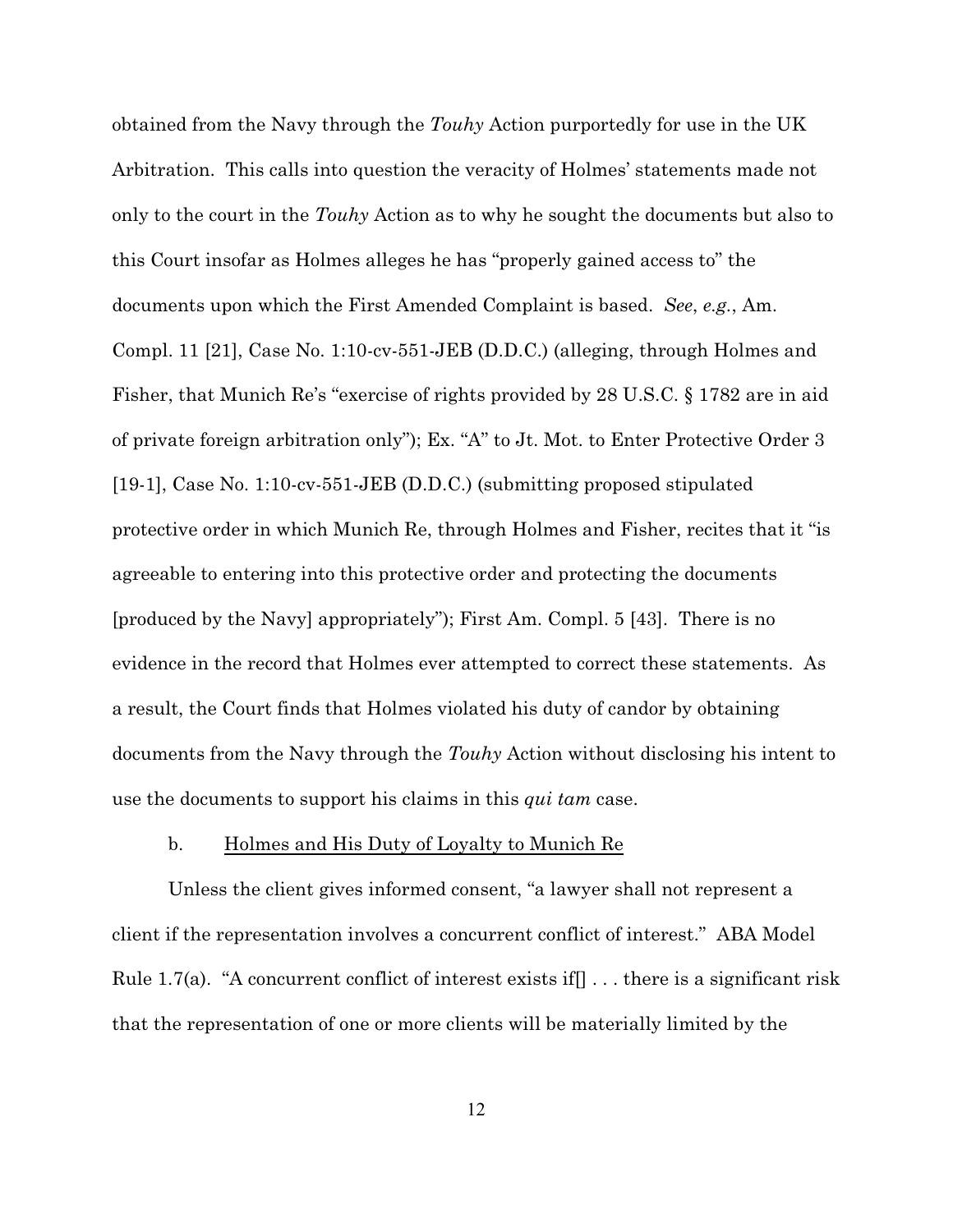lawyer's responsibilities to . . . a third person or by a personal interest of the lawyer." *Id*. at 1.7(a)(2); *see also* DCRPC 1.7(b)(4) ("[A] lawyer shall not represent a client with respect to a matter if[] . . . [t]he lawyer's professional judgment on behalf of the client will be or reasonably may be adversely affected by the lawyer's responsibilities to or interests in a third party or the lawyer's own financial, business, property, or personal interests."); MRPC 1.7(b) ("A lawyer shall not represent a client if the representation of that client may be materially limited by the lawyer's responsibilities . . . to a third person[] or by the lawyer's own interests unless . . . the client has given knowing and informed consent after consultation.").

In the UK Arbitration, Holmes and Fisher, on Munich Re's behalf, took the position that Munich Re did not owe compensation to NGC for certain losses related to Hurricane Katrina because the Navy had previously paid Defendants to compensate for those losses. *See* United States' Consolidated Resp. to Relators' *Ex Parte* Motions 6-7 [14]. However, at the same time he was representing Munich Re in the UK Arbitration Holmes filed the Complaint [1] and First Amended Complaint [43], in which he alleged that the Navy should have never paid funds to Defendants and that it was Defendants' fraudulent conduct which duped the Navy into paying the funds. *Id*. Holmes has not sufficiently disputed this characterization of the conflicting positions he took as counsel for Munich Re, on the one hand, and as a relator in this case seeking over 2.5 billion dollars, $6$  on the other.

 $<sup>6</sup>$  Holmes alleges that the United States was defrauded in the amount of "not less than \$835 million"</sup> and "prays . . . for treble that sum or \$2.505 billion" dollars. First Am. Compl. 23 [43].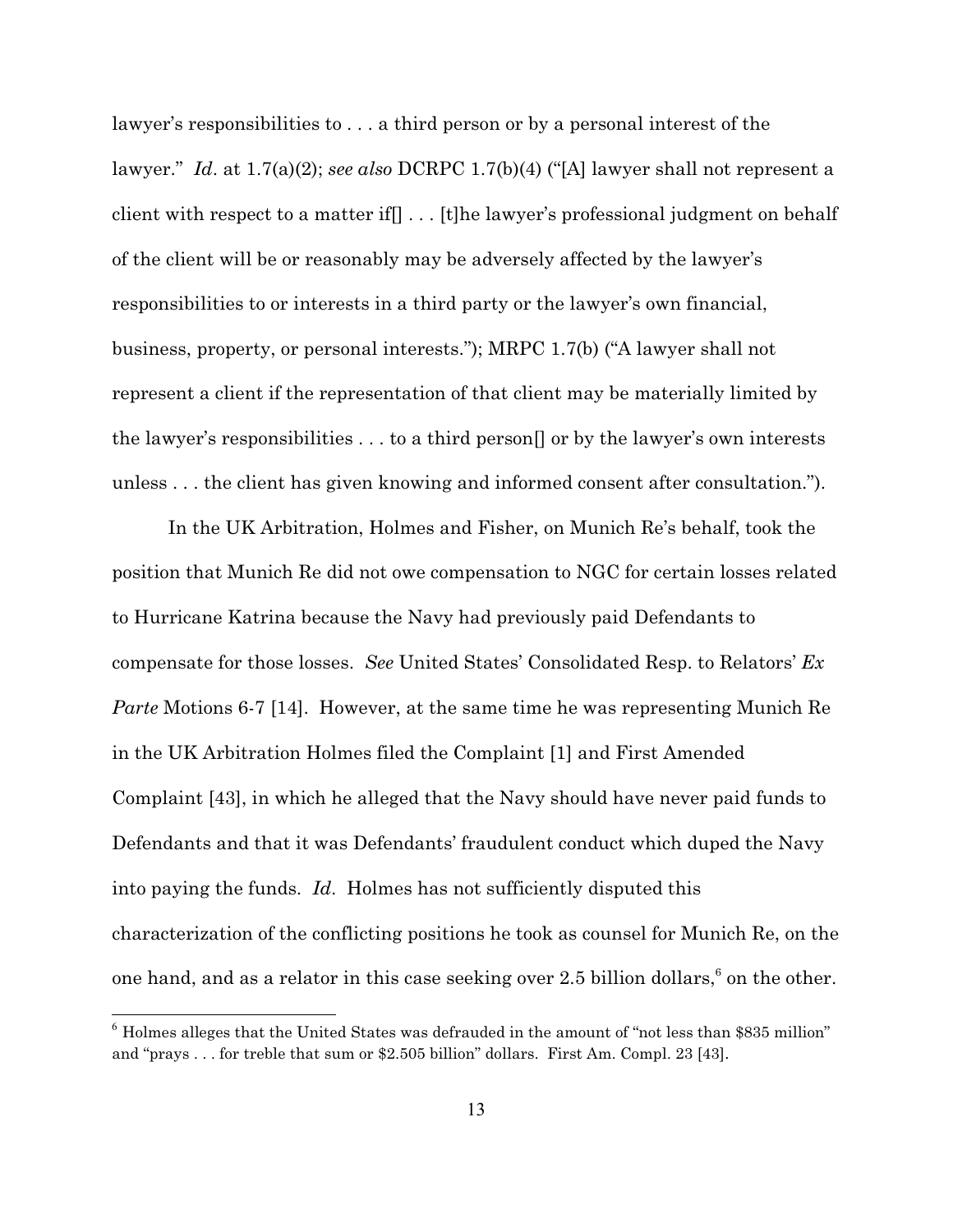These positions reflect a conflict between Holmes' personal interest as a relator, arguing that the Navy's payments to Northrop Grumman were invalid, and Holmes' interest as counsel to Munich Re, advocating the validity of those same payments to alleviate Munich Re's responsibilities to Northrop Grumman. Consequently, the record supports a finding that there was at least "a significant risk" that Holmes' representation of Munich Re was "materially limited by" Holmes' "personal interest" in pursing this *qui tam* case, such that Holmes' conduct created a concurrent conflict of interest jeopardizing his obligation of loyalty to Munich Re. *See* ABA Model Rule 1.7(a).

Faced with this conflict, there is no evidence that Holmes obtained any kind of "informed consent" from Munich Re to simultaneously represent Munich Re while prosecuting this *qui tam* action. *See* ABA Model Rule 1.7 (prohibiting concurrent conflicts of interest but making an exception where the attorney obtains affected clients' informed consent). "'Informed consent' denotes the agreement by a person to a proposed course of conduct after the lawyer has communicated adequate information and explanation about the material risks of and reasonably available alternatives to the proposed course of conduct." ABA Model Rules 1.0(e); *see also* DCRPC 1.0(e) (same); MRPC, Terminology ("'Informed consent' denotes voluntary acceptance and agreement by a person of a proposed course of conduct after adequate information has been imparted to the person that allows the person to arrive at a decision."). The Comment to ABA Model Rule 1.0(e) notes that informed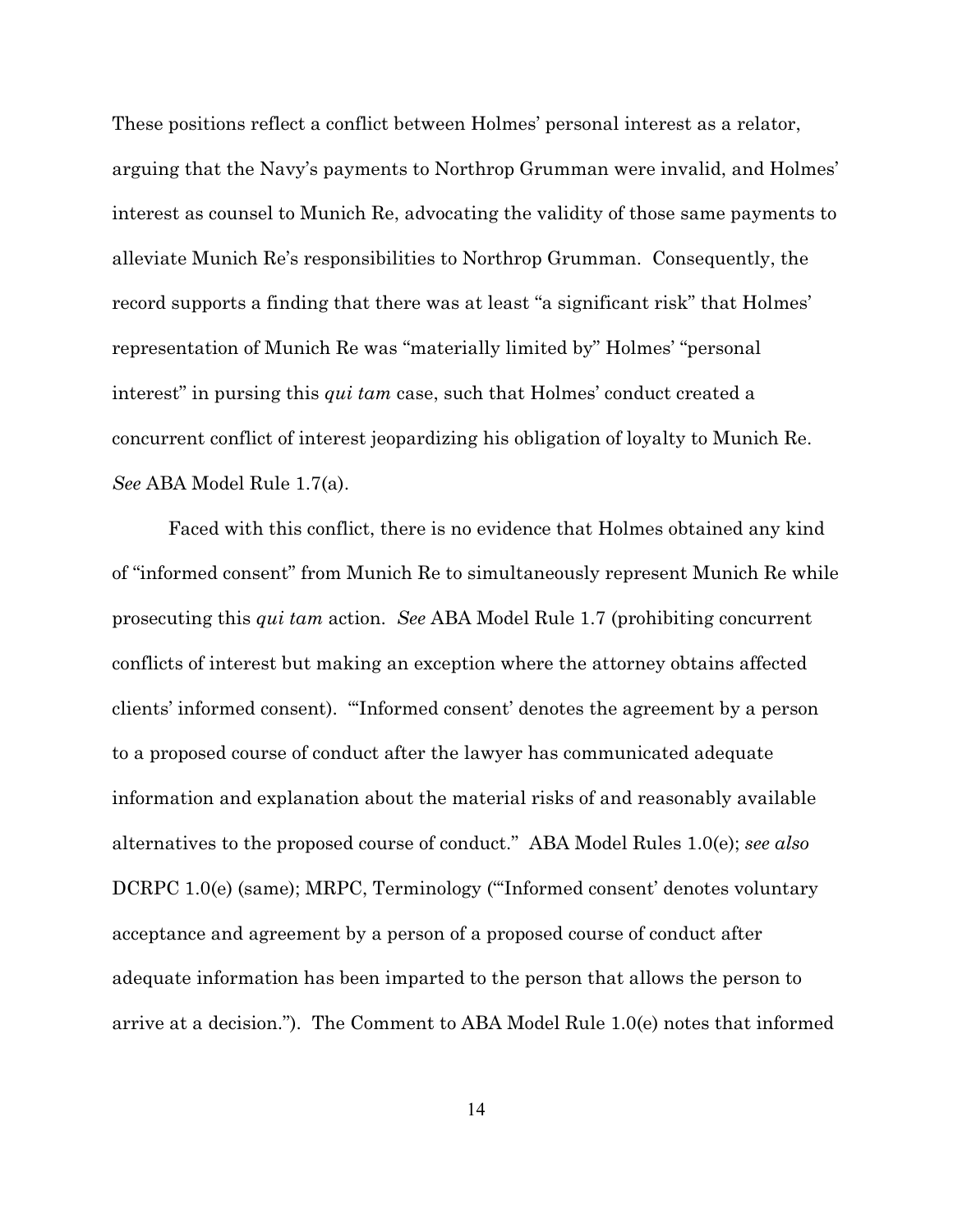consent is often required "before . . . pursuing a course of conduct." Comment [6],

ABA Model Rule 1.0 (citing ABA Model Rules 1.2(c), 1.6(a) and 1.7(b)). The

Comment also states

[t]he lawyer must make reasonable efforts to ensure that the client or other person possesses information reasonably adequate to make an informed decision. Ordinarily, this will require communication that includes a disclosure of the facts and circumstances giving rise to the situation, any explanation reasonably necessary to inform the client or other person of the material advantages and disadvantages of the proposed course of conduct and a discussion of the client's or other person's options and alternatives.

Comment [6], ABA Model Rule 1.0.

The record does not reveal facts supporting a finding that Holmes obtained

Munich Re's informed consent at any point in time to engage in a course of conduct

which created a concurrent conflict of interest between Holmes' duties to Munich Re

and his own personal interests in this case. Holmes suggests that he obtained

consent from Munich Re, but the timing of Munich Re's "consent" is questionable

and there is no evidence the consent was "informed." Specifically, Holmes contends

[the DOJ] directly asked the client, Munich Re, orally and in writing, specifically whether it had any concerns about its counsel disclosing the information of the fraud to the DOJ. Munich Re specifically responded in writing that it had no objection and did not participate in that decision, but respected counsel's view of their obligations to disclose to [the] DOJ under U.S. law.

Resp. in Opp'n to Defs.' Mot. to Disqualify and Dismiss 9 [156]. Holmes does not identify when he discussed his perceived legal obligations with Munich Re, the content of those discussions, or whether Munich Re had the benefit of independent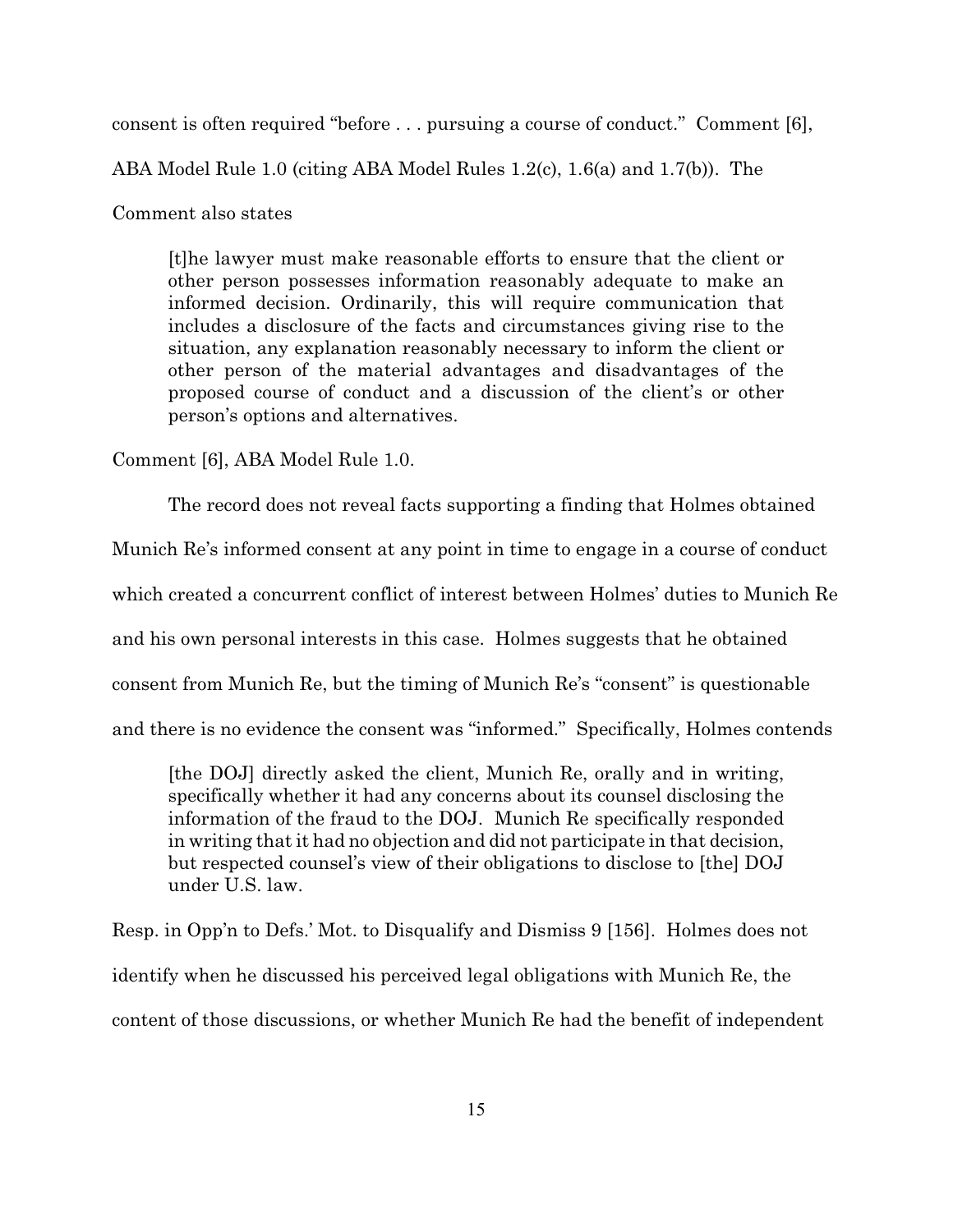counsel. *See id*.; *see also* Relators' Mot. to Assist the DOJ 10 [11, 12 of 86]; Holmes Aff. 6-7 [11, 41-42 of 86] (asserting that Munich Re consented to Holmes' actions without any indication of what, if any, information was provided to Munich Re, when that information was provided, or on what basis Munich Re made its alleged decision to consent). Holmes thus has not demonstrated facts supporting a finding that Holmes had Munich Re's informed consent to engage in conduct that involved a concurrent conflict of interest, and as such, Holmes breached his duty of loyalty to his client, Munich Re, in order to bolster his position in this case.

#### c. Duty to Retain Confidentiality of Information

The ABA Model Rules, the MRPC, and the DCRPC each require attorneys to keep information relating to the representation of a client confidential. "A lawyer shall not reveal information relating to the representation of a client unless the client gives informed consent[] . . . ." ABA Model Rule 1.6(a); *see also* MRPC 1.6(a) (same); DCRPC 1.6(a) ("[A] lawyer shall not knowingly: . . . reveal a confidence or secret of the lawyer's client[,] . . . use a confidence or secret of the lawyer's client to the disadvantage of the client  $[$ , or  $] \ldots$  use a confidence or secret of the lawyer's client for the advantage of the lawyer or of a third person. . . .). <sup>7</sup>

Holmes has revealed and attempted to make personal use of information relating directly to his representation of Munich Re in the form of documents he

<sup>&</sup>lt;sup>7</sup> Rule 1.6(b) of the DCRPC defines "confidence" and "secret" as follows: "Confidence' refers to information protected by the attorney-client privilege under applicable law, and 'secret' refers to other information gained in the professional relationship that the client has requested be held inviolate, or the disclosure of which would be embarrassing, or would be likely to be detrimental, to the client."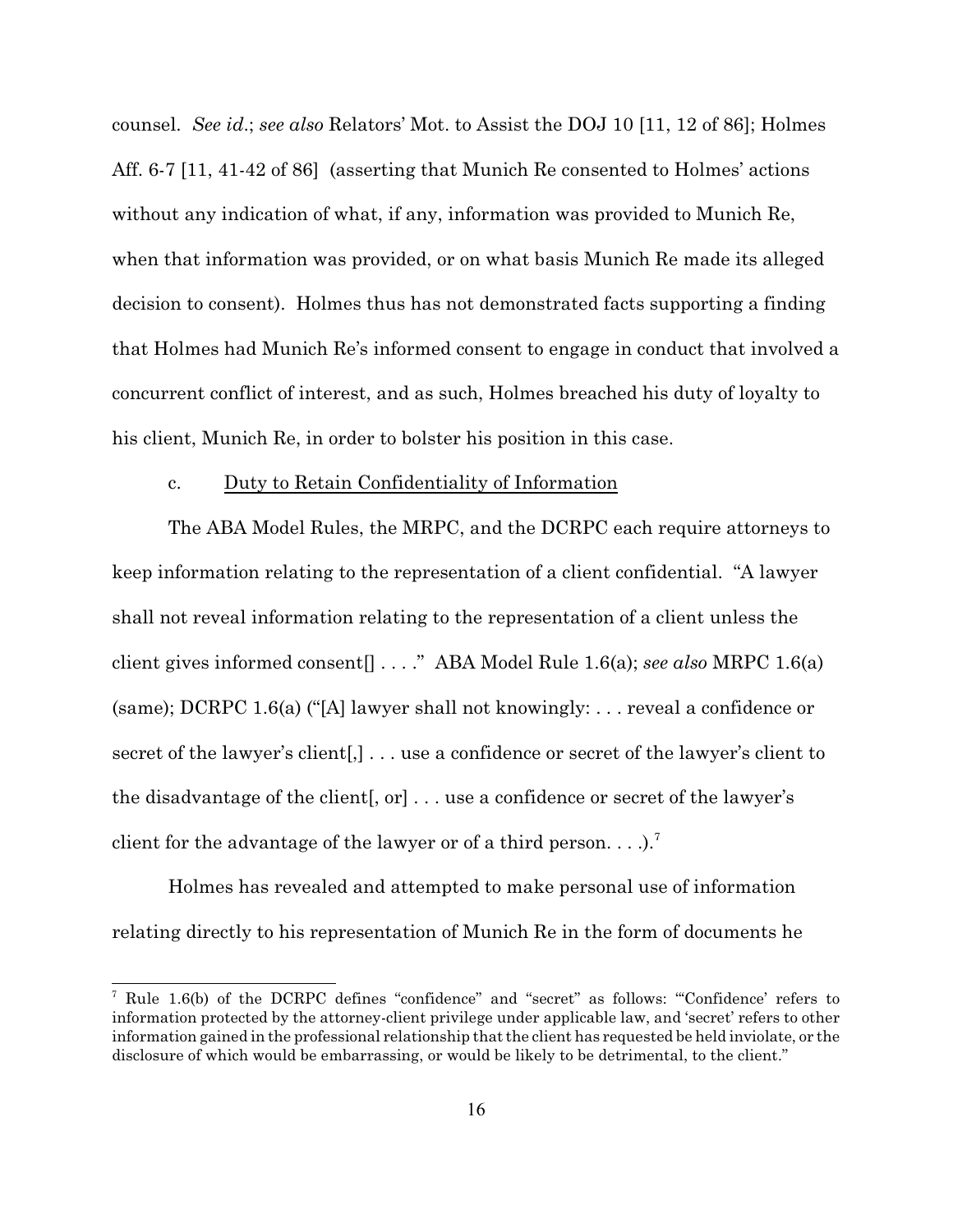obtained on Munich Re's behalf from the Navy and Northrop Grumman for use in the UK Arbitration. Relators' Mot. to Assist the DOJ [11, 4 of 86] ("Relators have provided the Government with an extensive Disclosure Memorandum pointing out that the evidence of this fraud is based on documents available directly from the Navy, many of which Relators obtained pursuant to *Touhy* Regulation Requests in connection with ongoing litigation on an insurance claim."). These documents were subject to various confidentiality obligations existing between Munich Re, Northrop Grumman, and the Navy, and a Stipulated Protective Order imposed by the United States District Court for the District of Columbia. *See* Ex. "1" to Relators' Mot. to Assist the DOJ [11, 56-66 of 86]; Stipulated Protective Order [20-1], Case No. 1:10 cv-551-JEB (D.D.C.). There is no indication that Holmes would have otherwise come into possession of these documents but for his representation of Munich Re. Holmes acknowledged using these documents to pursue this *qui tam* action in which he seeks over 2.5 billion dollars, a portion of which would be available to him by virtue of his serving as relator. *See, e.g.*, First Am. Compl. 9, 10, 23 [43]. Absent Munich Re's informed consent, Holmes violated the duty to keep information related to his representation of Munich Re confidential when he revealed and made use of the documents he obtained during his representation of Munich Re.<sup>8</sup>

 $8$  In addition, it is likely that Holmes' conduct violated Rule 4.4(a) of the ABA Model Rules. "In representing a client, a lawyer shall not use . . . methods of obtaining evidence that violate the legal rights of . . . a [third] person." ABA Model Rule 4.4(a); *see also* DCRPC 4.4(a) (same); MRPC 4.4(a) (same). In obtaining documents from Northrop Grumman and the Navy, Holmes, on behalf of Munich Re, submitted to at least one agreement to keep documents Munich Re received from Northrop Grumman confidential and participated in the creation and submission of the Stipulated Protective Order restricting the use and dissemination of documents received by Munich Re from the Navy.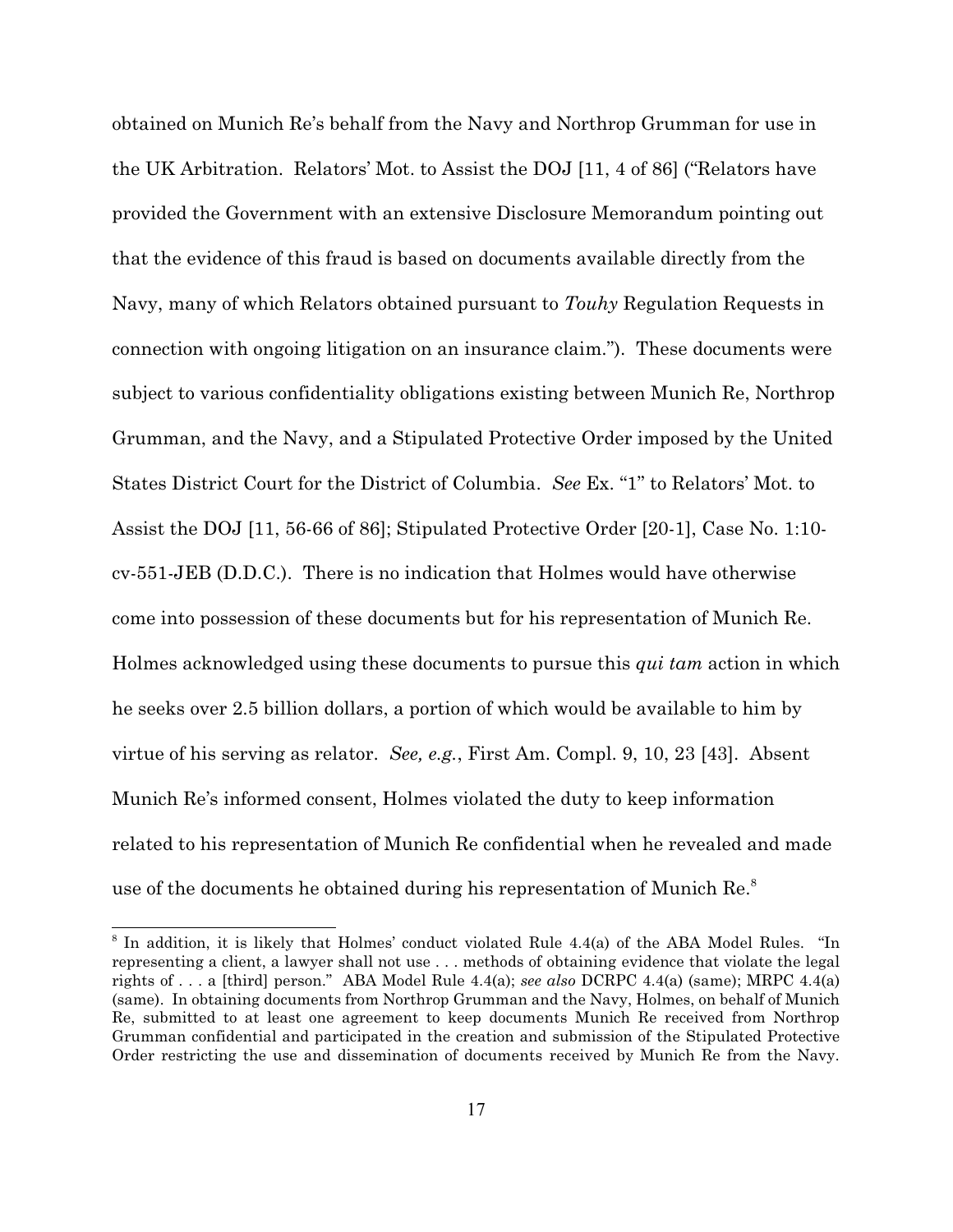Holmes has not shown that he obtained Munich Re's informed consent prior to revealing and making use of confidential information he obtained as counsel for Munich Re. *See* ABA Model Rule 1.6 (prohibiting attorneys from revealing clients' confidential information absent the client's informed consent). Holmes appears to acknowledge that Munich Re "did not participate in" his decision to disclose to the DOJ documents that he obtained on Munich Re's behalf and which fell within the scope of the various confidentiality obligations he owed Munich Re. Resp. in Opp'n to Defs.' Mot. to Disqualify and Dismiss 9 [156]; *see also* ABA Model Rule 1.6(a) ("A lawyer shall not reveal information relating to the representation of a client unless the client gives informed consent[ $\ldots$ ."); MRPC 1.6(a) (same); DCRPC 1.6(a) ("[A] lawyer shall not knowingly: ... reveal a confidence or secret of the lawyer's client. . . . use a confidence or secret of the lawyer's client to the disadvantage of the client[, or] . . . use a confidence or secret of the lawyer's client for the advantage of the lawyer or of a third person.  $\ldots$ "). Similar to his actions surrounding the concurrent conflict of interest which jeopardized his duty of loyalty to Munich Re, Holmes has not sufficiently established that he obtained Munich Re's informed consent prior to revealing Munich Re's confidential information. Consequently, Holmes breached his duty to protect his client's confidential information.

Holmes' use of these documents for his own purposes in this *qui tam* action can reasonably be construed as violating the legal rights of Northrop Grumman and the Navy.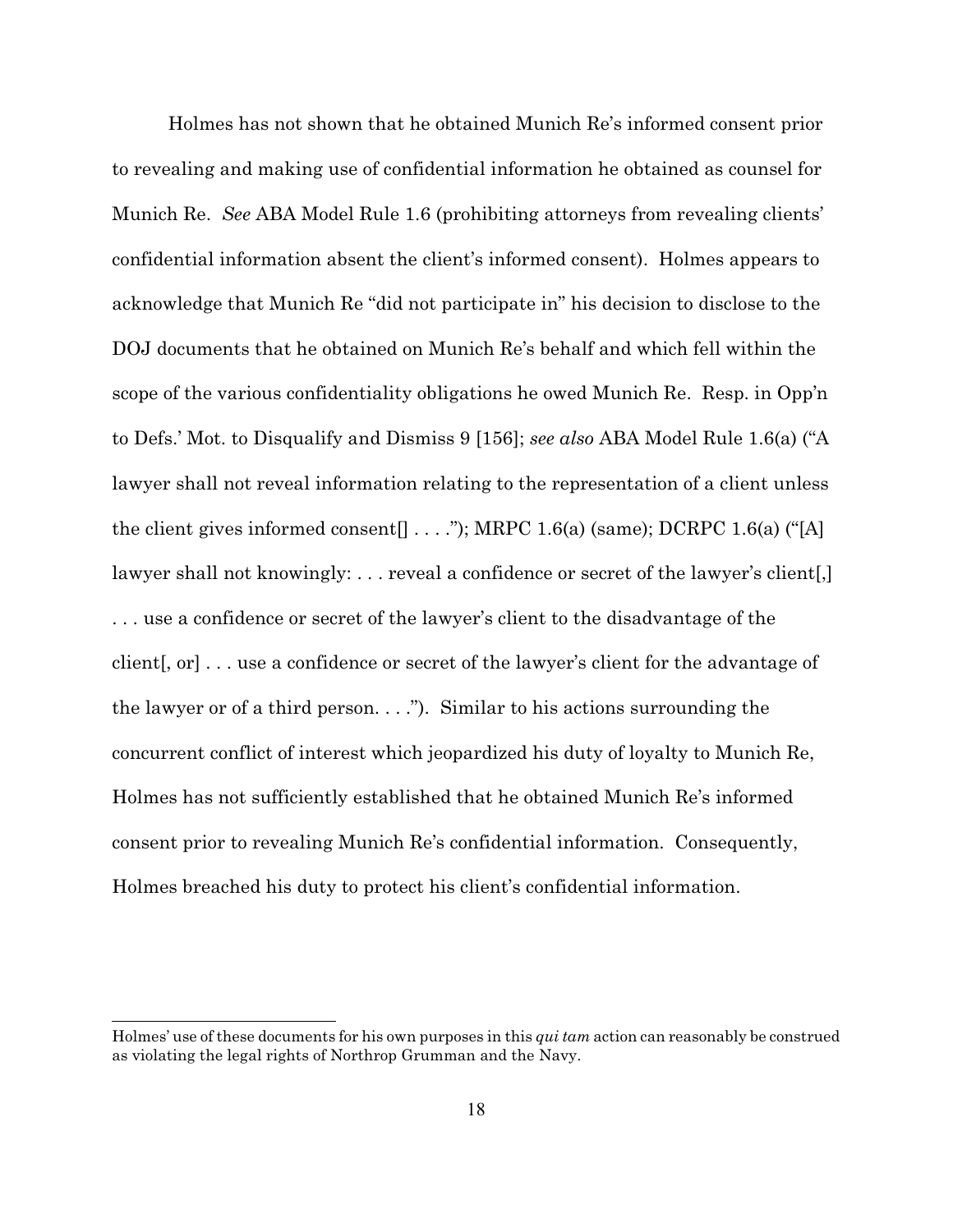#### d. Holmes' Duty to Obey Court Orders

Perhaps the most serious of the ethical violations committed by Holmes is his having knowingly ignored his obligations under the Stipulated Protective Order entered in the *Touhy* Action by the United States District Court for the District of Columbia. "A lawyer shall not $[] \dots$  knowingly disobey an obligation under the rules of a tribunal except for an open refusal based on an assertion that no valid obligation exists . . . ." ABA Model Rule 3.4(c); *see also* DCRPC 3.4(c) (same); MRPC 3.4(c) (same). Holmes notes that the Stipulated Protective Order was first submitted as a proposed order and seems to argue that it should not be treated as a court order. Resp. in Opp'n to Defs.' Mot. to Disqualify and Dismiss 10-11 [156]. This argument overlooks the fact that Holmes jointly submitted the Stipulated Protective Order as a proposed order, and the United States District Court for the District of Columbia specifically entered the Stipulated Protective Order "as an [O]rder of the Court . . . ." Order 1 [20-1], Case No. 1:10cv551-JEB (D.D.C.). Holmes was undoubtedly required to comply with the obligations imposed by the Stipulated Protective Order.

The Stipulated Protective Order provides that documents produced by the Navy "shall be used or disclosed solely in the UK Arbitration" and "shall not be used in any other proceeding or for any other purpose without further order of this Court." *Id*. at 6-7 [20-1, 9-10 of 13]. Holmes openly acknowledges that he violated the terms of the Stipulated Protective Order by his admission that he disclosed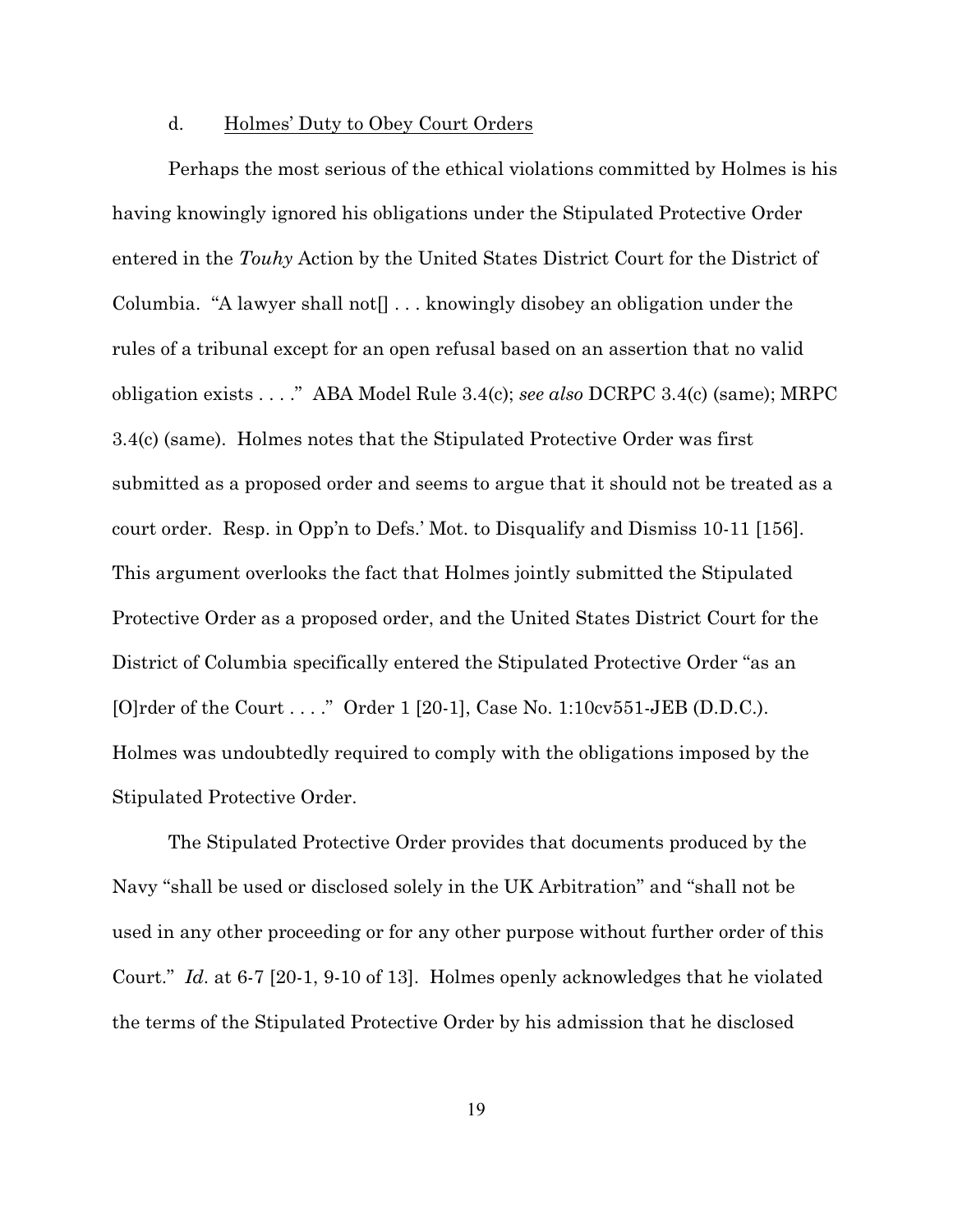documents subject to the Stipulated Protective Order to the DOJ and allowed his "expert team" to analyze such documents. $\degree$  Relators' Mot. to Assist the DOJ 2, 10-12 [11, 4, 12-14 of 86]. If he had an objection to the Navy's designation of any information as being protected under the Stipulated Protective Order, the Stipulated Protective Order required Holmes to make an objection to the particular designations, but the record does not reveal that Holmes made any such objections. Stipulated Protective Order 8 [20-1, 11 of 13], Case No. 1:10cv551-JEB (D.D.C.); *see also* Resp. in Opp'n to Defs.' Mot. to Disqualify and Dismiss 6 [156] ("With perfect 20/20 hindsight[,]" Holmes agrees that he "should have separately sought [the Court's] permission to use the documents" obtained in the *Touhy* Action and that doing so "would have been a good thing to  $\phi$ ...."). Holmes was well aware of the terms of the Stipulated Protective Order, and requested that the District Court for the District of Columbia enter the Stipulated Protective Order, but knowingly violated the obligations imposed by that Order in pursuit of his own interests in this *qui tam* action. Holmes' violation of the Stipulated Protective Order is yet

<sup>&</sup>lt;sup>9</sup> Prior cases indicate that one court generally should decline from evaluating whether a litigant before it has violated the order of another court. *See, e.g.*, *In re Wright*, No. Civ. A. 06-356, 2006 WL 508050, at \*3 (E.D. La. Feb. 22, 2006) ("[I]t would be an unwise policy for one court to determine whether a litigant violated another court's order.") (citing *In re Marriage of Smith*, 549 F. Supp. 761, 755 (W.D. Tex. 1982)). The Court, however, finds that this general principle is not implicated under the specific facts of this case because Holmes has acknowledged repeatedly that he violated the Stipulated Protective Order and thus the Court need not determine whether a violation has occurred. Moreover, the Court expressly limits its consideration of Holmes' violation of the Stipulated Protective Order to being only one of several factors militating in favor of disqualifying Holmes from serving as a relator in this case. Still, the seriousness of Holmes' violation of the Stipulated Protective Order should not be overlooked. *See Holden v. Simpson Paper Co.*, 48 F. App'x 917, 2002 WL 31115137, at \*2 (5th Cir. Sept. 18, 2002) ("Deliberately disobeying court orders demonstrates sufficient bad faith to justify a district court's sanction under its inherent powers.").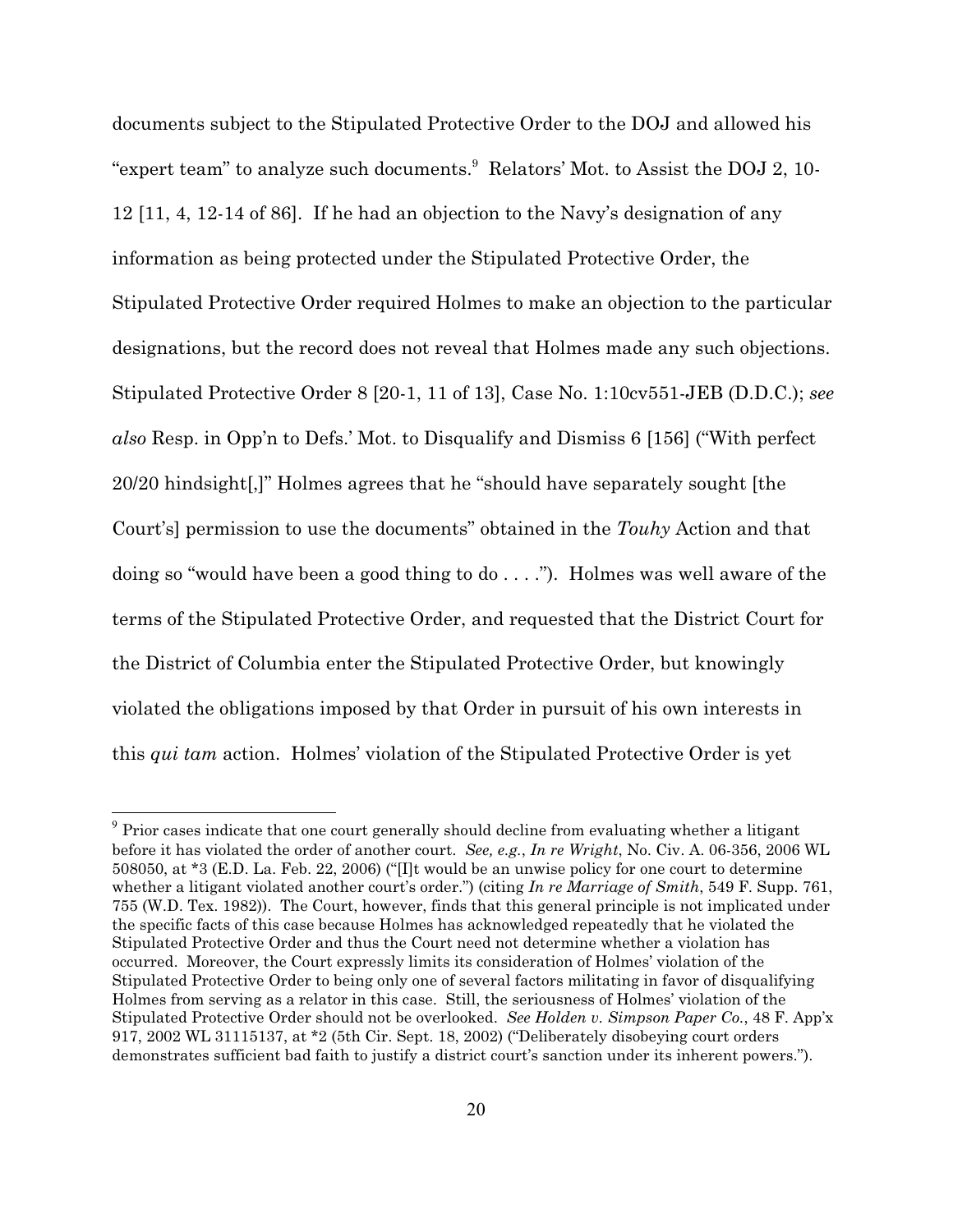another example of his unethical conduct surrounding his actions as a relator in this case.

# 3. The Totality of Holmes' Ethical Violations Require His Disqualification as Relator

When viewed in its entirety, Holmes' conduct reveals multiple improprieties. *See U.S. Fire*, 50 F.3d at 1314 (noting that courts adjudicating a motion to disqualify should consider, in addition to relevant ethical precepts, the impropriety of counsel's conduct and the extent to which public suspicion of that conduct outweighs any social interests served by allowing counsel to continue participating) (quoting *Dresser*, 972 F.2d at 544) (internal marks omitted). Holmes' conduct did not merely bear the appearance of impropriety but was in fact improper. Holmes violated his duty of loyalty to Munich Re by simultaneously advocating a position for Munich Re that was completely contrary to the position he continues to advocate as relator in this case. Holmes violated his duty to retain confidential information by allowing his own interest in pursing this *qui tam* action to override his duties to Munich Re related to the confidentiality of documents he obtained on Munich Re's behalf, which placed Munich Re in jeopardy of violating various confidentiality obligations to which Holmes knew his client was bound. In seeking to build support for his *qui tam* case, Holmes also knowingly violated the Stipulated Protective Order issued by the court in the *Touhy* Action. All the while, Holmes violated his duty of candor by failing to apprise the court in the *Touhy* Action or counsel for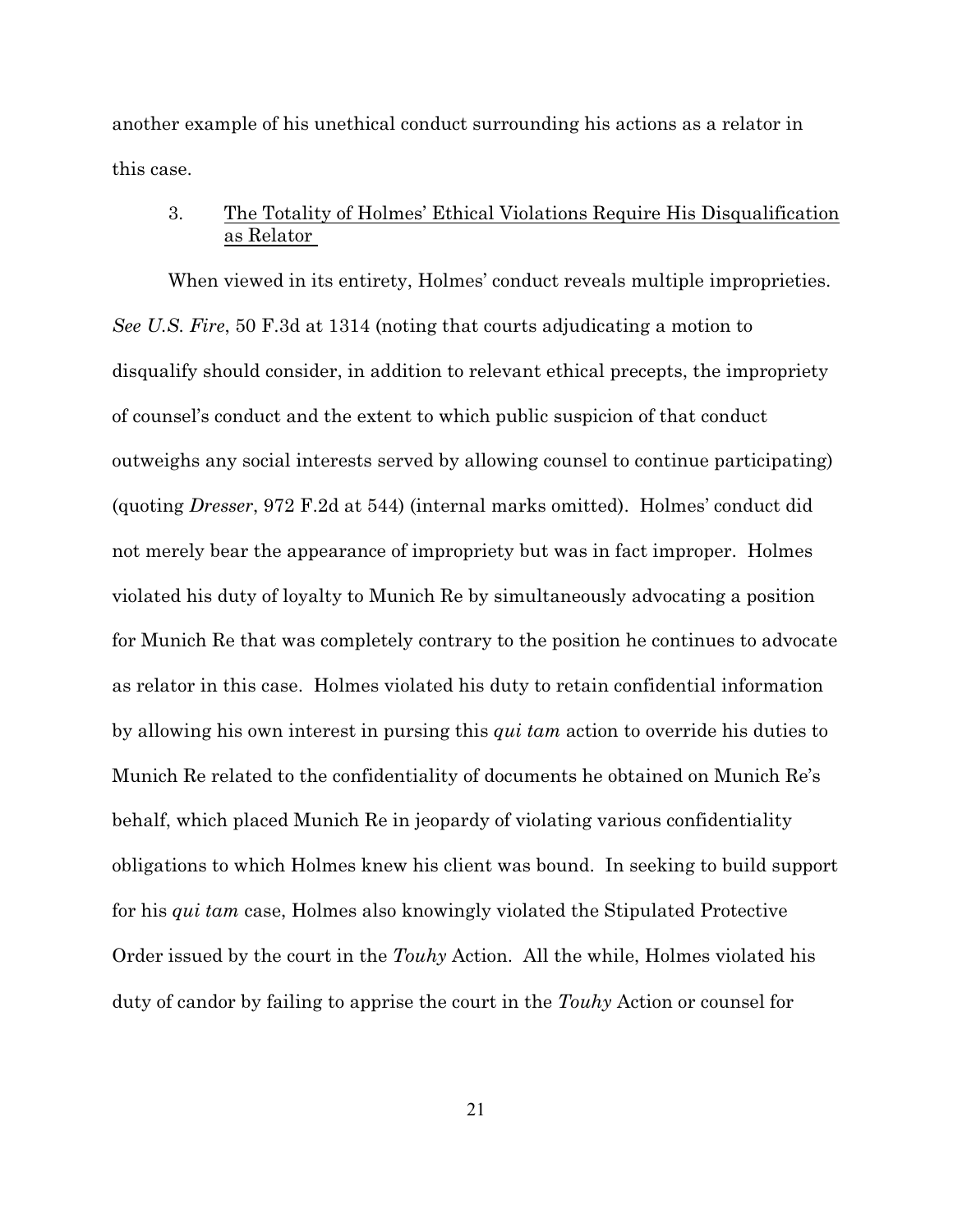NGC in the UK Arbitration of his motives for obtaining the confidential information.

The accompanying public suspicion arising from Holmes' conduct outweighs any social interest in permitting him to continue participating as a relator. *See U.S. Fire*, 50 F.3d at 1314 (5th Cir. 1995) (quoting *Dresser*, 972 F.2d at 544). The potential for public suspicion stemming from this conduct is exemplified by the DOJ's concerns that Holmes' conduct gave rise to "serious ethical and professional responsibility concerns . . . ." United States' Consolidated Resp. to Relators' *Ex Parte* Motions 6 [14]. Furthermore, in considering Holmes' disqualification, the Court is not faced with the prospect of disqualifying an innocent party's chosen counsel. Rather, disqualifying Holmes only precludes him from receiving the benefits which may otherwise be available to him personally as a relator, such that the social interests in allowing him to continue participating in this case are minimal. The Court finds that based on the totality of the ethical violations committed by Holmes surrounding this *qui tam* case, Holmes should be disqualified from serving as relator in this case.

#### 4. Dismissal of the First Amended Complaint

In determining whether dismissal of the First Amended Complaint [43] is warranted, the pertinent inquiry is the extent to which Northrop Grumman stands to suffer prejudice if the action were to proceed to trial. *See Quest Diagnostics*, 734 F.3d at 166-67 (affirming district court's decision to disqualify relators and dismiss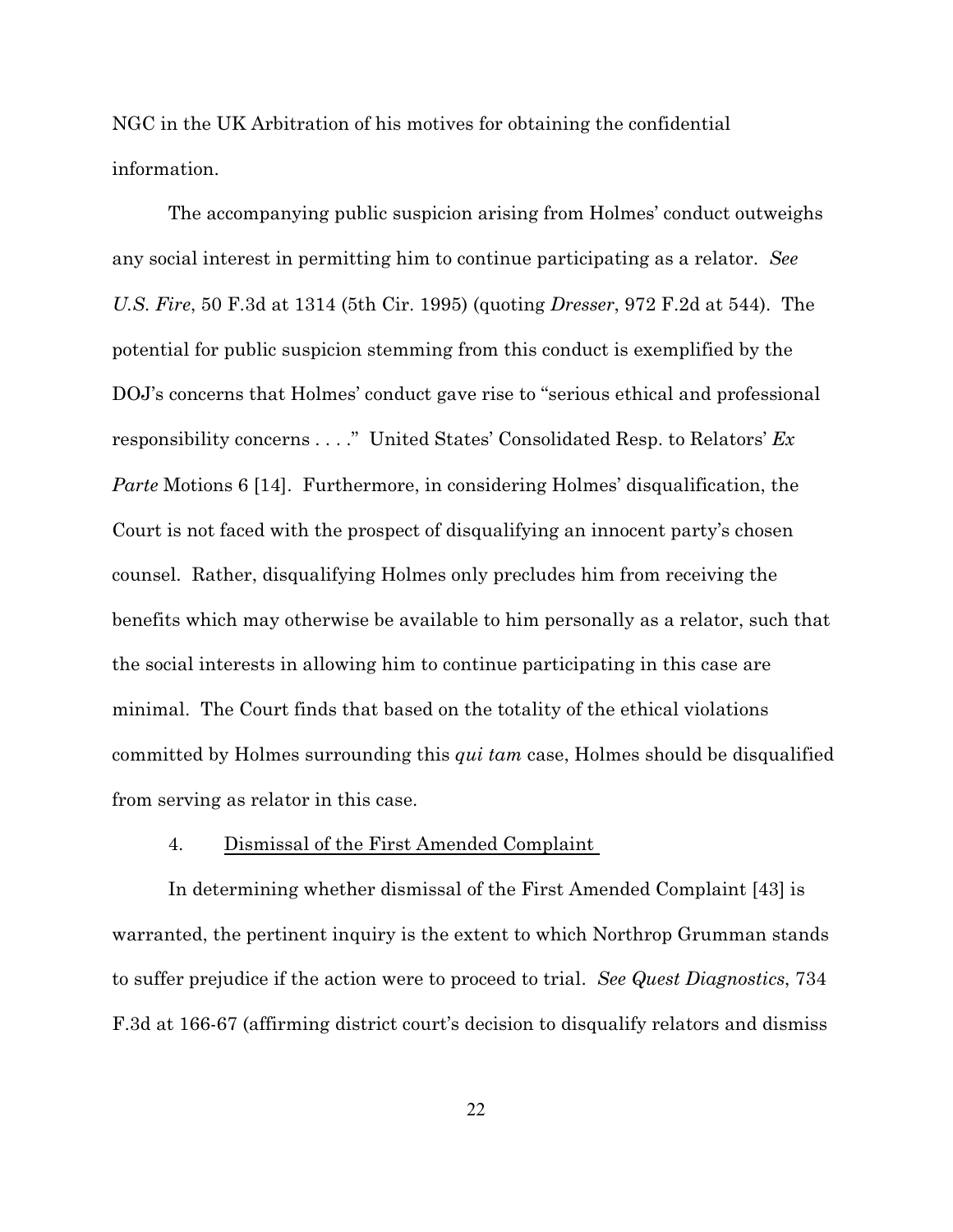their *qui tam* complaint due to the fact that allowing the case to proceed "would taint the trial proceedings and prejudice defendants"). Here, the Court finds that merely disqualifying Holmes from serving as relator without dismissing the case would greatly prejudice Northrop Grumman because the case would be tried on a record developed primarily through the fruits of Holmes' unethical conduct. In addition, the fact that the United States government rather than Holmes is the real party in interest further supports dismissing Holmes' First Amended Complaint [43]. *See United States ex rel. Williams v. Bell Helicopter Textron Inc.*, 417 F.3d 450, 453 (5th Cir. 2005). Namely, as the real party in interest, the government would not be prevented from bringing these or similar claims against Northrop Grumman. *See Quest Diagnostics*, 734 F.3d at 167 (noting that dismissal of the disqualified relators' complaint was further justified by the fact that neither the United States, as the real party in interest, nor any other relator was foreclosed from bringing the claims). The Court thus finds that the First Amended Complaint [43] should be dismissed with prejudice as to Holmes but without prejudice as to any rights of the United States.<sup>10</sup>

 $10$  The Fifth Circuit has found that dismissal of a relator's complaint should not necessarily operate as a dismissal with prejudice against the United States merely because it opted not to intervene. *Williams*, 417 F.3d at 454-55 (finding that dismissal of a relator's complaint for failure to comply with Rule 9(b) did not operate as a dismissal with prejudice against the government simply because the government did not intervene). This is because the FCA "does not require the government to proceed if its investigation [of allegations in a *qui tam* complaint] yields a meritorious claim." *Id.* at 455.